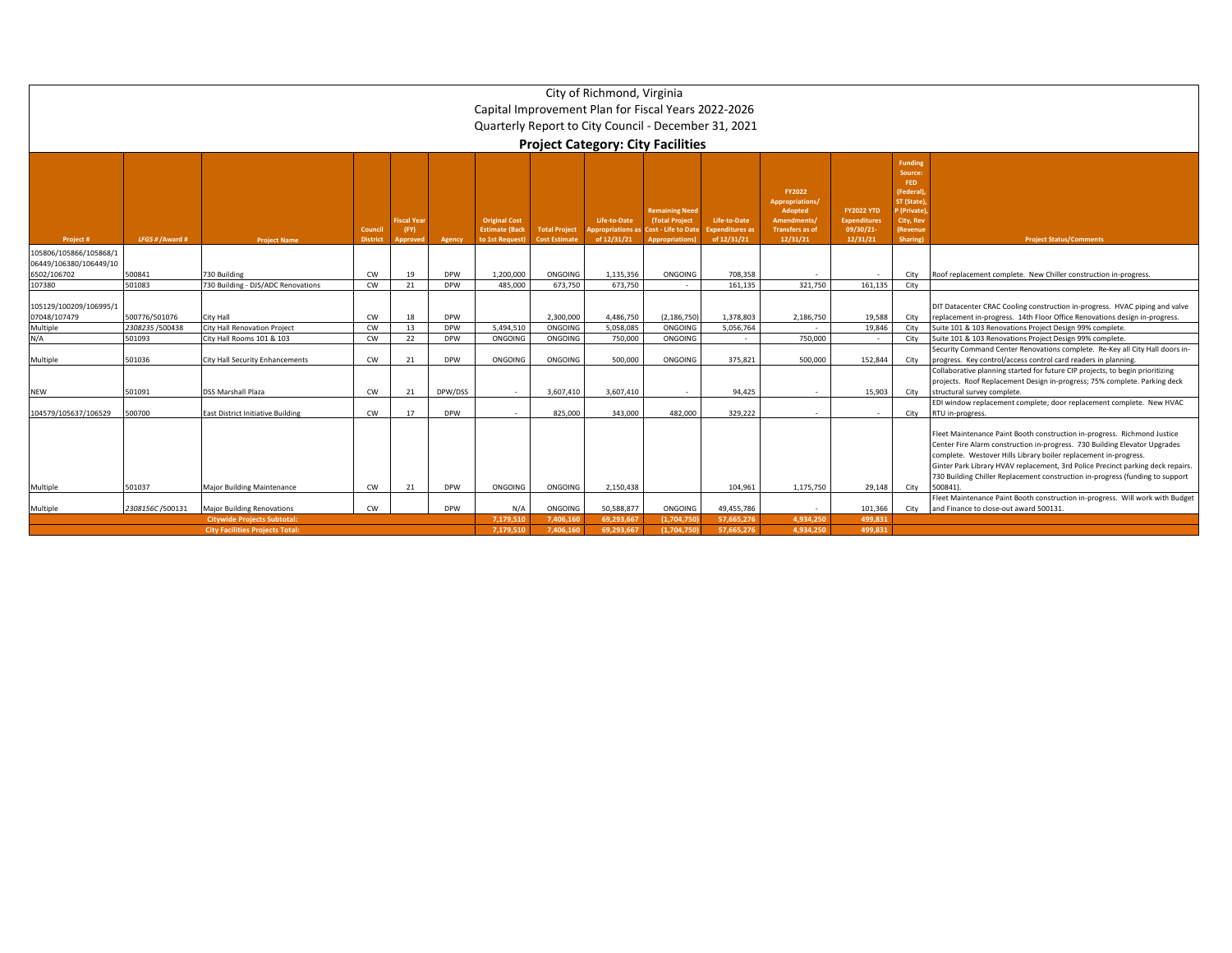|                         | City of Richmond, Virginia<br>Capital Improvement Plan for Fiscal Years 2022-2026<br>Quarterly Report to City Council - December 31, 2021<br><b>Project Category: Culture &amp; Recreation</b> |                                                                                |                            |                                        |              |                                                                  |                                       |                                                         |                                                                                                 |                                                       |                                                                                           |                                                                   |                                                                                                                   |                                                                                                                                                                                                                                                                                                                                                  |
|-------------------------|------------------------------------------------------------------------------------------------------------------------------------------------------------------------------------------------|--------------------------------------------------------------------------------|----------------------------|----------------------------------------|--------------|------------------------------------------------------------------|---------------------------------------|---------------------------------------------------------|-------------------------------------------------------------------------------------------------|-------------------------------------------------------|-------------------------------------------------------------------------------------------|-------------------------------------------------------------------|-------------------------------------------------------------------------------------------------------------------|--------------------------------------------------------------------------------------------------------------------------------------------------------------------------------------------------------------------------------------------------------------------------------------------------------------------------------------------------|
| Project#                | LFGS # / Award #                                                                                                                                                                               | <b>Project Name</b>                                                            | Council<br><b>District</b> | <b>Fiscal Year</b><br>(FY)<br>Approved | Agency       | <b>Original Cost</b><br><b>Estimate (Back to</b><br>1st Request) | <b>Total Project Cost</b><br>Estimate | Life-to-Date<br><b>Appropriations as</b><br>of 12/31/21 | <b>Remaining Need</b><br>(Total Project Cost -<br><b>Life to Date</b><br><b>Appropriations)</b> | Life-to-Date<br><b>Expenditures as of</b><br>12/31/21 | FY2022<br><b>Appropriations/</b><br>Adopted<br>Amendments/<br>Transfers as of<br>12/31/21 | <b>FY2022 YTD</b><br><b>Expenditures</b><br>09/30/21-<br>12/31/21 | <b>Funding</b><br>Source: FED<br>(Federal), ST<br>(State), P<br>Private), City<br><b>Rev (Revenue</b><br>Sharing) | <b>Project Status/Comments</b>                                                                                                                                                                                                                                                                                                                   |
|                         |                                                                                                                                                                                                |                                                                                |                            |                                        |              |                                                                  |                                       |                                                         |                                                                                                 |                                                       |                                                                                           |                                                                   |                                                                                                                   | Project currently at 90% design and these plans have been reviewed by Parks and were<br>sent to DPW, DPU and Planning. CSX has reviewed the plans and have expressed<br>approval. However, we are still in the process of working on the easement they are<br>requiring to allow both construction access onto their property and also permanent |
| 105149                  | 500780                                                                                                                                                                                         | Scott's Addition Green Space<br><b>Second District Total:</b>                  | $\overline{\phantom{a}}$   | 18                                     | PRCF         | 894,950<br>894.950                                               | 894,950<br>894,950                    | 644,950<br>644.950                                      | 250,000<br>250,000                                                                              | 141,680<br>141.680                                    |                                                                                           | 547<br>547                                                        | City                                                                                                              | maintenance access.                                                                                                                                                                                                                                                                                                                              |
| 106388                  | 500917/501029                                                                                                                                                                                  | <b>Universal Access</b>                                                        | 4                          | 20                                     | PRCF         | ONGOING                                                          | ONGOING                               | 475,000                                                 | ONGOING                                                                                         | 64,668                                                | 145,000                                                                                   | 36,459                                                            |                                                                                                                   | City Work has begun on the accessible boat ramp at Huguenot Flatwater                                                                                                                                                                                                                                                                            |
|                         |                                                                                                                                                                                                | <b>Fourth District Total:</b>                                                  |                            |                                        |              |                                                                  | ۰.                                    | 475,000                                                 |                                                                                                 | 64.668                                                | 145.000                                                                                   | 36.459                                                            |                                                                                                                   |                                                                                                                                                                                                                                                                                                                                                  |
|                         |                                                                                                                                                                                                |                                                                                |                            |                                        |              |                                                                  |                                       |                                                         |                                                                                                 |                                                       |                                                                                           |                                                                   |                                                                                                                   | Dredging project @ Swan Lake completed summer 2021; finalizing scope for Fountain                                                                                                                                                                                                                                                                |
| 104241                  | 500652                                                                                                                                                                                         | Lakes at Byrd Park                                                             | 5                          | 16                                     | PRCF         | 600,000<br>600.000                                               | 600,000<br>600.000                    | 500,000<br>500,000                                      | 100,000                                                                                         | 59,853                                                | $\sim$                                                                                    | $\sim$                                                            | City                                                                                                              | Lake dredging                                                                                                                                                                                                                                                                                                                                    |
|                         |                                                                                                                                                                                                | <b>Fifth District Total:</b>                                                   |                            |                                        |              |                                                                  |                                       |                                                         | 100,000                                                                                         | 59.853                                                | - 14                                                                                      | ч.                                                                |                                                                                                                   | Construction documents underway for renovations/improvements; anticipated bid - late                                                                                                                                                                                                                                                             |
| 107068                  | 501038                                                                                                                                                                                         | Community Center Enhancements (FY21) - Hotchkiss                               | 6                          | 21                                     | PRCF         | 1,000,000                                                        | 1.000.000                             | 1,075,000                                               |                                                                                                 | 81,713                                                | 75,000                                                                                    | 41,826                                                            | City                                                                                                              | spring 2022                                                                                                                                                                                                                                                                                                                                      |
| 100503                  | 500297                                                                                                                                                                                         | James River Park Infrastructure                                                | 6                          |                                        | PRCF         | N/A                                                              | ONGOING                               | 850,000                                                 | ONGOING                                                                                         | 489.307                                               |                                                                                           | 2.501                                                             | City                                                                                                              | Pump House trail project completed                                                                                                                                                                                                                                                                                                               |
|                         |                                                                                                                                                                                                | <b>Sixth District Total:</b>                                                   |                            |                                        |              | 1.000.000                                                        | 1.000.000                             | 1.925.000                                               |                                                                                                 | 571,020                                               | 75,000                                                                                    | 44,327                                                            |                                                                                                                   |                                                                                                                                                                                                                                                                                                                                                  |
| 106844                  | 500915                                                                                                                                                                                         | Chimborazo Park Sidewalk Installations                                         | 7                          | 20                                     | PRCF         | 250,000                                                          | 250,000                               | 250,000                                                 | $\sim$                                                                                          | 2,073                                                 | $\sim$                                                                                    | $\sim$                                                            | City                                                                                                              | Insufficient funding                                                                                                                                                                                                                                                                                                                             |
| 101764                  | 500404                                                                                                                                                                                         | Church Hill Teen Development Center                                            | $7^{\circ}$                |                                        | PRCF         | 538,287                                                          | 538,287                               | 538,287                                                 | $\sim$                                                                                          | $\sim$                                                | $\sim$                                                                                    | $\sim$                                                            | City                                                                                                              | Insufficient funding; undefined scope                                                                                                                                                                                                                                                                                                            |
| 104967                  | 500755                                                                                                                                                                                         | <b>East District Park Transformation</b>                                       | $\overline{7}$             | 17                                     | PRCF         | 1,918,600                                                        | 1,918,600                             | 1,918,600                                               |                                                                                                 | 977,424                                               |                                                                                           | 320,779                                                           | City                                                                                                              | Futsal/tennis court construction @Bill Robinson PG complete, basketball court<br>renovation @Luck's Field complete; Gillies Creek improvements underway                                                                                                                                                                                          |
| 100595                  | 1308447/500208                                                                                                                                                                                 | Historic Fulton Community Memorial Park                                        | $\overline{7}$             | 13                                     | PRCF         | 600.000                                                          | 600,000                               | 600,000                                                 | $\sim$                                                                                          | 57,245                                                | $\sim$                                                                                    | $\sim$                                                            | City                                                                                                              | Construction underway; Phase ! scheduled for completion late spring 2022                                                                                                                                                                                                                                                                         |
|                         |                                                                                                                                                                                                |                                                                                |                            |                                        |              |                                                                  |                                       |                                                         |                                                                                                 |                                                       |                                                                                           |                                                                   |                                                                                                                   | Bid underway for additional renovations to Powhatan Community Center. Bid opening                                                                                                                                                                                                                                                                |
| 106390                  | 500916/501030                                                                                                                                                                                  | Powhatan Community Center                                                      | $\overline{7}$             | 20                                     | PRCF         | 8.300.000                                                        | 8.300.000                             | 1.000.000                                               | 7.300.000                                                                                       | 210.745                                               |                                                                                           |                                                                   | City                                                                                                              | on 02/16/22.                                                                                                                                                                                                                                                                                                                                     |
|                         |                                                                                                                                                                                                | <b>Seventh District Total:</b>                                                 |                            |                                        |              | 11.606.887                                                       | 11.606.887                            | 4.306.887                                               | 7.300.000                                                                                       | 1.247.486                                             |                                                                                           | 320.779                                                           |                                                                                                                   |                                                                                                                                                                                                                                                                                                                                                  |
| 105804                  | 500843                                                                                                                                                                                         | <b>Blackwell Playground Upgrades</b>                                           | $\mathbf{g}$               | 19                                     | PRCF         | 100,000                                                          | 350,000                               | 350,000                                                 |                                                                                                 | 82.792                                                |                                                                                           | 373                                                               | City                                                                                                              | Basketball construction project submitted to Procurement Jan. 2022                                                                                                                                                                                                                                                                               |
| 105819                  | 500845                                                                                                                                                                                         | Oak Grove School Renovations, Improvements and Playground Upgrades             | 8                          | 19                                     | PRCF         | 300,000                                                          | 300,000                               | 100,000                                                 | 200,000                                                                                         | 71.686                                                | $\sim$                                                                                    | $\sim$                                                            | City                                                                                                              | Water fountain and benched installed, fencing improvements                                                                                                                                                                                                                                                                                       |
| 105803/105804           | 500842                                                                                                                                                                                         | <b>Eighth District Total:</b><br>Broad Rock Park Complex Improvements          | 9                          | 19                                     | PRCF         | 400.000<br>450,000                                               | 650,000<br>450,000                    | 450,000<br>450,000                                      | 200,000<br>$\sim$                                                                               | 154,478<br>316,160                                    | $\sim$                                                                                    | 373<br>2,352                                                      | City                                                                                                              | Basketball court construction project completed Dec. 2021                                                                                                                                                                                                                                                                                        |
|                         |                                                                                                                                                                                                |                                                                                |                            |                                        |              |                                                                  |                                       |                                                         |                                                                                                 |                                                       |                                                                                           |                                                                   |                                                                                                                   | Skateboard Park/athletic field renovation and parking lot improvements project nearing                                                                                                                                                                                                                                                           |
|                         |                                                                                                                                                                                                |                                                                                |                            |                                        |              |                                                                  |                                       |                                                         |                                                                                                 |                                                       |                                                                                           |                                                                   |                                                                                                                   | completion. Constuction documents being prepared for the next phase which includes a                                                                                                                                                                                                                                                             |
| 101906                  | 500428                                                                                                                                                                                         | Southside Regional Park & Community Center                                     | 9                          | 14                                     | PRCF         | 10,700,000                                                       | 14,000,000                            | 8,513,500                                               | 5,486,500                                                                                       | 6,818,305                                             | 1,500,000                                                                                 | 1,300,884                                                         | City                                                                                                              | major addition to the existing building                                                                                                                                                                                                                                                                                                          |
|                         |                                                                                                                                                                                                | <b>Ninth District Total:</b>                                                   |                            |                                        |              | 11.150.000                                                       | 14,450,000                            | 8,963,500                                               | 5,486,500                                                                                       | 7,134,465                                             | 1,500,000                                                                                 | 1,303,236                                                         |                                                                                                                   |                                                                                                                                                                                                                                                                                                                                                  |
| Multiple                | 2308135/500231                                                                                                                                                                                 | <b>Library Projects</b>                                                        | CW                         |                                        | <b>DPW</b>   | 6,591,500                                                        | 6,591,500                             | 6,603,000                                               | (11,500)                                                                                        | 6,128,300                                             |                                                                                           | $\sim$                                                            | City                                                                                                              |                                                                                                                                                                                                                                                                                                                                                  |
| Multiple                | 2308196/500273                                                                                                                                                                                 | Library Retrofit                                                               | CW                         |                                        | <b>DPW</b>   | 11,927,353                                                       | ONGOING                               | 12,168,409                                              | ONGOING                                                                                         | 12,276,178                                            |                                                                                           | 62,068                                                            | City                                                                                                              | MasterPlan activities continue to take place. and should be finalized in Feburary/March.                                                                                                                                                                                                                                                         |
|                         |                                                                                                                                                                                                |                                                                                |                            |                                        |              |                                                                  |                                       |                                                         |                                                                                                 |                                                       |                                                                                           |                                                                   |                                                                                                                   | Forest Hill Maintenance building project completed, Roofing/renovations to Blanton                                                                                                                                                                                                                                                               |
|                         |                                                                                                                                                                                                |                                                                                |                            |                                        |              |                                                                  |                                       |                                                         |                                                                                                 |                                                       |                                                                                           |                                                                   |                                                                                                                   | House completed; major drainage project adjacent to Byrd Park maintenance facility                                                                                                                                                                                                                                                               |
| 101931                  | 501039                                                                                                                                                                                         | <b>Maior Parks Maintenance</b>                                                 | <b>CW</b>                  | 21                                     | PRCF         | ONGOING                                                          | ONGOING                               | 1.500.000                                               |                                                                                                 | 242.110                                               | 1.000.000                                                                                 | 196.698                                                           | City                                                                                                              | completed and picnic shelter roofing projects completed.                                                                                                                                                                                                                                                                                         |
| 101931                  | 1308908 / 500432                                                                                                                                                                               | <b>Major Park Renovations</b>                                                  | CW                         |                                        | PRCF         | N/A                                                              | ONGOING                               | 7.888.366                                               | ONGOING                                                                                         | 9,011,389                                             |                                                                                           | 551,642                                                           | City                                                                                                              | <b>SEE MAJOR PARK MAINTENANCE</b>                                                                                                                                                                                                                                                                                                                |
|                         |                                                                                                                                                                                                |                                                                                |                            |                                        |              |                                                                  |                                       |                                                         |                                                                                                 |                                                       |                                                                                           |                                                                   |                                                                                                                   | Purchasing new play equipment for Carter Jones Park (\$361,222) and tennis and                                                                                                                                                                                                                                                                   |
| 101012/107500<br>101012 | 501040<br>1308907/500222                                                                                                                                                                       | Neighborhood Park Maintenance<br>Neighborhood Park Renovations                 | CW<br>cw                   | 21                                     | PRCF<br>PRCF | ONGOING<br>N/A                                                   | ONGOING<br>ONGOING                    | 1,150,000<br>9,077,740                                  | ONGOING                                                                                         | 305,265<br>9,832,869                                  | 650,000<br>$\sim$                                                                         | 265,816<br>46,831                                                 | City<br>City                                                                                                      | basketball court renovations at various locations<br>SEE NEIGHBORHOOD PARK MAINTENANCE                                                                                                                                                                                                                                                           |
|                         |                                                                                                                                                                                                |                                                                                |                            |                                        |              |                                                                  |                                       |                                                         |                                                                                                 |                                                       |                                                                                           |                                                                   |                                                                                                                   | HVAC upgrades at various community centers, gymnasium bleachers purchsed for                                                                                                                                                                                                                                                                     |
| 100486                  | 1308115/500194                                                                                                                                                                                 | Parks and Recreation Building Maintenance                                      | CW                         |                                        | PRCF         | N/A                                                              | ONGOING                               | 7,559,801                                               | ONGOING                                                                                         | 6,723,692                                             | 900,000                                                                                   | 176,051                                                           | City                                                                                                              | Randolph and Powhatan Community Centers, major repairs to entrance canopies at<br>Humphrey Calder and Powhatan CC                                                                                                                                                                                                                                |
|                         |                                                                                                                                                                                                |                                                                                |                            |                                        |              |                                                                  |                                       |                                                         |                                                                                                 |                                                       |                                                                                           |                                                                   |                                                                                                                   | Construction of additional burial space underway and scheduled for completion spring                                                                                                                                                                                                                                                             |
| 107070                  | 501041                                                                                                                                                                                         | <b>Riverview Cemetery Expansion</b>                                            | CW                         | 21                                     | PRCF         | 948.026                                                          | 948,026                               | 948.026                                                 |                                                                                                 | 320,860                                               |                                                                                           | 311,060                                                           | City                                                                                                              | 2022                                                                                                                                                                                                                                                                                                                                             |
|                         |                                                                                                                                                                                                |                                                                                |                            |                                        |              |                                                                  |                                       |                                                         |                                                                                                 |                                                       |                                                                                           |                                                                   |                                                                                                                   | Major repairs at Woodville Pool, Kanawha Plaza fountain; perpared assessment of                                                                                                                                                                                                                                                                  |
| 100492                  |                                                                                                                                                                                                | 1308180C /500202 Swimming Pools Projects<br><b>Citywide Projects Subtotal:</b> | CW                         |                                        | PRCF         | N/A<br>19,466.879                                                | ONGOING<br>7.539.526                  | 7.117.300<br>54.012.642                                 | ONGOING<br>(11.500)                                                                             | 5.425.951<br>50.266.613                               | 2.550.000                                                                                 | 5.000<br>1.615.166                                                | City                                                                                                              | aquatic facilites to determine priorities for improvements                                                                                                                                                                                                                                                                                       |
|                         |                                                                                                                                                                                                | <b>Culture &amp; Recreation Projects Total:</b>                                |                            |                                        |              | 45.118.716                                                       | 36,741,363                            | 71,277,979                                              | 13,325,000                                                                                      | 59,640,261                                            | 4,270,000                                                                                 | 3.320.886                                                         |                                                                                                                   |                                                                                                                                                                                                                                                                                                                                                  |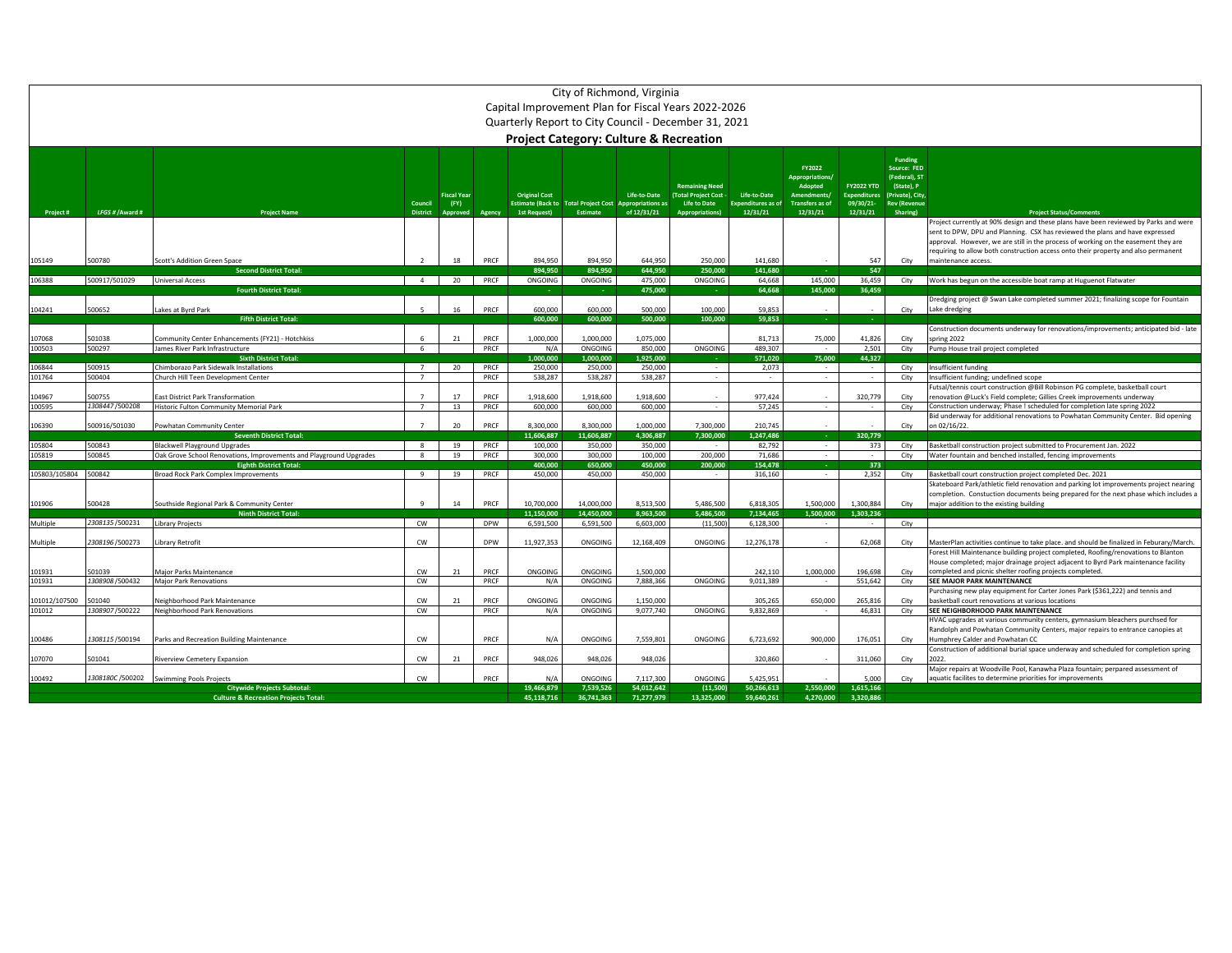|                  |                                             |                                                                                                             |                                                       |                                              |            |                                                                                   | Capital Improvement Plan for Fiscal Years 2022-2026<br>Quarterly Report to City Council - December 31, 2021 | City of Richmond, Virginia                                         |                                                                                                            |                                                                 |                                                                                                                   |                                                                             |                                                                                                               |                                                                                                                                                                                                                                                                                                                                                                                                                                                                                                                                                                                                                                                                                                                                                                                                                                                                                                                                                                                          |
|------------------|---------------------------------------------|-------------------------------------------------------------------------------------------------------------|-------------------------------------------------------|----------------------------------------------|------------|-----------------------------------------------------------------------------------|-------------------------------------------------------------------------------------------------------------|--------------------------------------------------------------------|------------------------------------------------------------------------------------------------------------|-----------------------------------------------------------------|-------------------------------------------------------------------------------------------------------------------|-----------------------------------------------------------------------------|---------------------------------------------------------------------------------------------------------------|------------------------------------------------------------------------------------------------------------------------------------------------------------------------------------------------------------------------------------------------------------------------------------------------------------------------------------------------------------------------------------------------------------------------------------------------------------------------------------------------------------------------------------------------------------------------------------------------------------------------------------------------------------------------------------------------------------------------------------------------------------------------------------------------------------------------------------------------------------------------------------------------------------------------------------------------------------------------------------------|
|                  |                                             |                                                                                                             |                                                       |                                              |            |                                                                                   | <b>Project Category: Economic &amp; Community Development</b>                                               |                                                                    |                                                                                                            |                                                                 |                                                                                                                   |                                                                             |                                                                                                               |                                                                                                                                                                                                                                                                                                                                                                                                                                                                                                                                                                                                                                                                                                                                                                                                                                                                                                                                                                                          |
| Project #<br>N/A | LFGS # / Award #<br>2918100                 | <b>Project Name</b><br>Brookland Park Boulevard Parking Lots (ECD)                                          | Council<br><b>District</b><br>$\overline{\mathbf{3}}$ | <b>Fiscal Year</b><br>(FY)<br>Approved<br>13 | Agency     | <b>Original Cost</b><br><b>Estimate (Back to</b><br><b>1st Request)</b><br>$\sim$ | <b>Total Project Cost</b><br><b>Estimate</b><br>150,000                                                     | Life-to-Date<br><b>Appropriations as</b><br>of 12/31/21<br>150,000 | <b>Remaining Need</b><br>(Total Project Cost -<br><b>Life to Date</b><br><b>Appropriations</b> )<br>$\sim$ | Life-to-Date<br><b>Expenditures as of</b><br>12/31/21<br>$\sim$ | Appropriations/<br>Adopted<br><b>Amendments</b><br><b>Transfers as of</b><br>12/31/21<br>$\overline{\phantom{a}}$ | <b>FY2022 YTD</b><br><b>Expenditures</b><br>09/30/21-<br>12/31/21<br>$\sim$ | unaing Sourc<br><b>FED (Federal), ST</b><br>(State), P<br>(Private), City,<br><b>Rev (Revenue</b><br>Sharing) | <b>Project Status/Comments</b><br>No updates at the moment                                                                                                                                                                                                                                                                                                                                                                                                                                                                                                                                                                                                                                                                                                                                                                                                                                                                                                                               |
|                  |                                             | <b>Third District Total:</b>                                                                                |                                                       |                                              |            | 14.                                                                               | 150,000                                                                                                     | 150,000                                                            | <b>Card</b>                                                                                                | n.                                                              | 14                                                                                                                | - 1                                                                         |                                                                                                               |                                                                                                                                                                                                                                                                                                                                                                                                                                                                                                                                                                                                                                                                                                                                                                                                                                                                                                                                                                                          |
| 102750<br>101766 | 500573<br>500406<br>2108612/500283/500469/5 | Heritage Center/Lumpkin's Jail (Devil's Half Acre)<br>Hull Street Redevelopment & Conservation              | 6<br>6                                                | 15                                           | DED<br>PDR | 24,800,000<br>200,000                                                             | 24.800.000<br>300,000                                                                                       | 8.050.000<br>300,000                                               | 16,750,000<br>$\sim$                                                                                       | 3.090.293<br>120.989                                            | $\sim$<br>$\sim$                                                                                                  | 309.907<br>116.001                                                          | ST. City<br>City                                                                                              | No updates at the moment<br>Working to calibrate selected alternative; conducted walking tour to evaluate conditions.                                                                                                                                                                                                                                                                                                                                                                                                                                                                                                                                                                                                                                                                                                                                                                                                                                                                    |
| 100241           | 00542/500543/500544                         | Main Street Station Multi-Modal Transportation Center                                                       | 6                                                     |                                              | <b>DPW</b> | 75.079.720                                                                        | 96.000.000                                                                                                  | 86.670.590                                                         | 9.329.410                                                                                                  | 88.698.804                                                      | $\sim$                                                                                                            | 33.327                                                                      |                                                                                                               | FED, ST, City No updates at the moment                                                                                                                                                                                                                                                                                                                                                                                                                                                                                                                                                                                                                                                                                                                                                                                                                                                                                                                                                   |
| 101767<br>N/A    | 5008313 /500407<br>500920/501031/501097     | Shockoe Revitalization Strategy Plan Implementation<br>Tredegar/Brown's Island Accessible Walk Improvements | 6                                                     | 13<br>20                                     | DED<br>PDR | 3.864.000<br>ONGOING                                                              | 6.600.000<br>ONGOING                                                                                        | 3.864.000<br>780,000                                               | 2.736.000<br>ONGOING                                                                                       | 3,561,005                                                       | $\sim$<br>380,000                                                                                                 | $\sim$                                                                      | FED. City<br>FED, City                                                                                        | No updates at the moment<br>PDR work complete; this project should be shifted to DPW                                                                                                                                                                                                                                                                                                                                                                                                                                                                                                                                                                                                                                                                                                                                                                                                                                                                                                     |
| N/A              | 501066                                      | <b>Sixth District Total:</b><br><b>Enslaved African Heritage Campus</b>                                     | $\overline{7}$                                        | 21                                           | PRCF       | 103.943.720<br>36,400,000                                                         | 127.700.000<br>ONGOING                                                                                      | 99.664.590<br>2,700,000                                            | 28.815.410<br>ONGOING                                                                                      | 95.471.091<br>$\sim$                                            | 380,000<br>1,000,000                                                                                              | 459.234<br>$\sim$                                                           | City                                                                                                          | No updates at the moment.                                                                                                                                                                                                                                                                                                                                                                                                                                                                                                                                                                                                                                                                                                                                                                                                                                                                                                                                                                |
| 103056           | 500615                                      | Stone Bistro                                                                                                | $\overline{7}$                                        | 16                                           | DED        | 31.000.000                                                                        | 31,000,000                                                                                                  | 30.286.804                                                         | 713.196                                                                                                    | 22.382.592                                                      | $\sim$                                                                                                            | $\sim$                                                                      | City                                                                                                          | No updates at the moment                                                                                                                                                                                                                                                                                                                                                                                                                                                                                                                                                                                                                                                                                                                                                                                                                                                                                                                                                                 |
|                  |                                             | <b>Seventh District Total</b>                                                                               |                                                       |                                              |            | 67.400.000                                                                        | 31.000.000                                                                                                  | 32.986.804                                                         | 713.196                                                                                                    | 22.382.592                                                      | 1.000.000                                                                                                         | ۰.                                                                          |                                                                                                               |                                                                                                                                                                                                                                                                                                                                                                                                                                                                                                                                                                                                                                                                                                                                                                                                                                                                                                                                                                                          |
| 101519           | 2108123/500323                              | Citywide Wayfinding Signage                                                                                 | CW                                                    |                                              | PDR        | 1.695.000                                                                         | 1.695.000                                                                                                   | 1.695.000                                                          | $\sim$                                                                                                     | 1.373.185                                                       | $\sim$                                                                                                            | 11.338                                                                      | City                                                                                                          | Contract renewed; Planning and design work complete for Carytown package, calibrating alternatives                                                                                                                                                                                                                                                                                                                                                                                                                                                                                                                                                                                                                                                                                                                                                                                                                                                                                       |
| Multiple         | 5008105C /500396                            | Neighborhoods in Bloom                                                                                      | <b>CW</b>                                             |                                              | <b>HCD</b> | N/A                                                                               | ONGOING                                                                                                     | 6.001.125                                                          | ONGOING                                                                                                    | 5,300,466                                                       | $\overline{\phantom{a}}$                                                                                          | 30                                                                          | City                                                                                                          | The CIP funds are used for infrastructure improvements in three areas of the City that HCD's grantees are<br>constructing single-family dwellings for sale to households earning less than 80% of AMI. The Hollands<br>Development located in the southside of Richmond is a new construction project with 22 affordable homes for<br>sale. 8 of the 22 homes have been built and sold. Construction will begin within 60 days on the remaining 14<br>units. Matthews at Chestnut has been completed and all invoices should be submitted and paid by June 30,<br>2022. The repaving at Perry Street should be completed within 90 days. There was an additional delay in the<br>paving of Perry Street due to the exumation and relocation of graves to a new graveyard on the edge of the<br>project site. The repaving project in Church Hill should be completed within 90 days, too. The remaining<br>available funds in the amount of \$134,516 will be expended by June 30, 2022. |
|                  |                                             |                                                                                                             |                                                       |                                              |            |                                                                                   |                                                                                                             |                                                                    |                                                                                                            |                                                                 |                                                                                                                   |                                                                             |                                                                                                               | The CPC has approved seven projects on the PAC FY22 Work Plan. Four projects are currently in the planning<br>stages: Southside Community Center Skatepark (Dist 9), Hillside Court (Dist 5), Westover Hills (Dist 4) and<br>Community Gardens (Dists 3, 6 & 8); Southside Community Center Skatepark, Hillside Court and Community                                                                                                                                                                                                                                                                                                                                                                                                                                                                                                                                                                                                                                                      |
| 104689/101525    | 1308131/500328                              | Percent for the Arts                                                                                        | <b>CW</b>                                             |                                              | PDR        | N/A                                                                               | ONGOING                                                                                                     | 3.143.644                                                          | ONGOING                                                                                                    | 1.270.380                                                       | 556.396                                                                                                           | 17.000                                                                      | City                                                                                                          | Gardens will all begin incurring expenses in the 2nd Quarter.<br>Working with PRCF to complete UDC application for conceptual approval of Missing Link; anticipate UDC and CPC                                                                                                                                                                                                                                                                                                                                                                                                                                                                                                                                                                                                                                                                                                                                                                                                           |
| 101526           | 2108132/500329                              | <b>Riverfront Plan Implementation</b>                                                                       | CW                                                    | 13                                           | PDR        | 962,500                                                                           | 100,000,000                                                                                                 | 12.903.919                                                         | 87.096.081                                                                                                 | 12.816.514                                                      | ٠.                                                                                                                |                                                                             | City, Rev                                                                                                     | action in winter 2022                                                                                                                                                                                                                                                                                                                                                                                                                                                                                                                                                                                                                                                                                                                                                                                                                                                                                                                                                                    |
|                  |                                             | <b>Citywide Projects Subtotal:</b><br><b>Economic &amp; Community Development Projects Total:</b>           |                                                       |                                              |            | 2.657.500<br>174.001.220                                                          | 101.695.000<br>260.545.000                                                                                  | 23.743.688<br>156.545.082                                          | 87.096.081<br>116.624.687                                                                                  | 20,760,545<br>138.614.229                                       | 556.396<br>1.936.396                                                                                              | 28.368<br>487.602                                                           |                                                                                                               |                                                                                                                                                                                                                                                                                                                                                                                                                                                                                                                                                                                                                                                                                                                                                                                                                                                                                                                                                                                          |
|                  |                                             |                                                                                                             |                                                       |                                              |            |                                                                                   |                                                                                                             |                                                                    |                                                                                                            |                                                                 |                                                                                                                   |                                                                             |                                                                                                               |                                                                                                                                                                                                                                                                                                                                                                                                                                                                                                                                                                                                                                                                                                                                                                                                                                                                                                                                                                                          |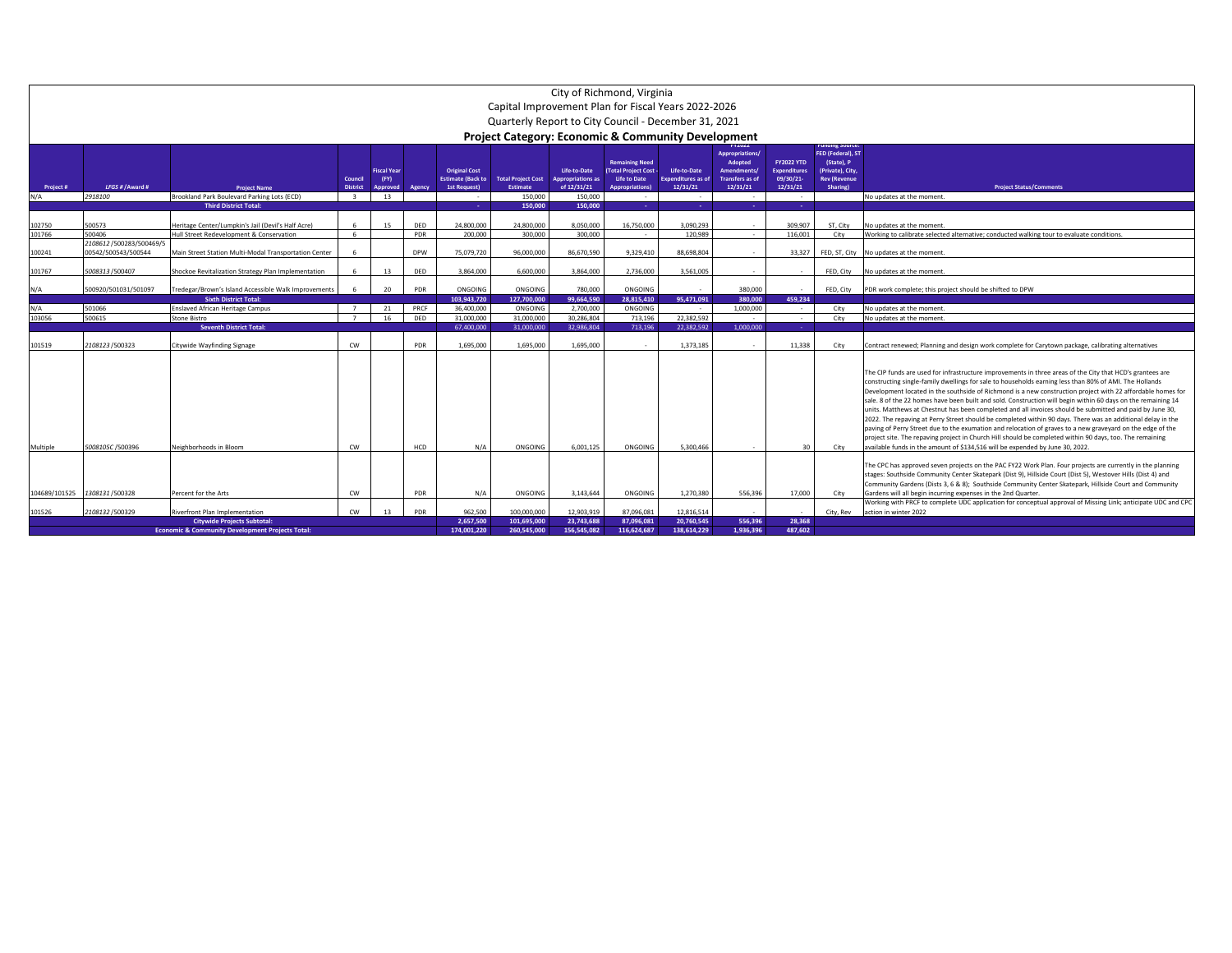|                                 |                  |                                                   |                            |                                        |            | Capital Improvement Plan for Fiscal Years 2022-2026<br>Quarterly Report to City Council - December 31, 2021 |                                              | City of Richmond, Virginia<br><b>Project Category: Education</b> |                                                                                 |                                                              |                                                                                                        |                                                                                                                                                                |                                                                                              |                                                                                                                                                               |
|---------------------------------|------------------|---------------------------------------------------|----------------------------|----------------------------------------|------------|-------------------------------------------------------------------------------------------------------------|----------------------------------------------|------------------------------------------------------------------|---------------------------------------------------------------------------------|--------------------------------------------------------------|--------------------------------------------------------------------------------------------------------|----------------------------------------------------------------------------------------------------------------------------------------------------------------|----------------------------------------------------------------------------------------------|---------------------------------------------------------------------------------------------------------------------------------------------------------------|
| Project #                       | LFGS # / Award # | <b>Project Name</b>                               | Council<br><b>District</b> | <b>Fiscal Year</b><br>(FY)<br>Approved | Agency     | <b>Original Cost</b><br><b>Estimate (Back to</b><br>1st Request)                                            | <b>Total Project</b><br><b>Cost Estimate</b> | Life-to-Date<br><b>Appropriations a</b><br>of 12/31/21           | Remaining<br><b>Need (Total</b><br><b>Project Cost -</b><br><b>Life to Date</b> | Life-to-Date<br>Appropriation Expenditures as of<br>12/31/21 | FY2022<br>Appropriations/<br><b>Adopted</b><br><b>Amendments</b><br><b>Transfers as of</b><br>12/31/21 | FY2022 YTD P (Private)<br><b>Expenditures</b> City, Rev<br>09/30/21-<br>12/31/21                                                                               | <b>Funding</b><br>Source:<br>FED.<br>(Federal)<br>ST (State)<br><i>(Revenue)</i><br>Sharing) | <b>Project Status/Comments</b>                                                                                                                                |
| 102336                          | 7808105 / 500493 | <b>High School Athletic Facilities</b>            | CW                         | 13                                     | <b>RPS</b> | N/A                                                                                                         | 2,658,438                                    | 2,658,438                                                        | <b>A</b>                                                                        | 2,574,434                                                    | $\sim$                                                                                                 |                                                                                                                                                                | City                                                                                         |                                                                                                                                                               |
| 105739/105756<br>/105757/105758 | 500846           | <b>New School Construction</b>                    | <b>CW</b>                  | 19                                     | <b>DPW</b> | 195,000,000                                                                                                 | ONGOING                                      | 150,000,000                                                      | ONGOING                                                                         | 140,734,632                                                  | <b>.</b>                                                                                               | 2,088,196                                                                                                                                                      | City                                                                                         |                                                                                                                                                               |
| 102336                          | 7808103 /500495  | School ADA Compliance                             | <b>CW</b>                  | 13                                     | <b>RPS</b> | N/A                                                                                                         | ONGOING                                      | 23,174,720                                                       | ONGOING                                                                         | 20,181,106                                                   | ۰.                                                                                                     |                                                                                                                                                                | City                                                                                         | Invoices pending payment \$25.1K which will be captured within<br>the 3th Qtr CIP Report. Funds encumbered in the amount of<br>\$22.4K for upcoming projects. |
| 102336                          | 2308198 / 500160 | School CIP Planning & Construction                | CW                         | 13                                     | <b>RPS</b> | N/A                                                                                                         | ONGOING                                      | 182,419,204                                                      | ONGOING                                                                         | 175,108,813                                                  | <b>.</b>                                                                                               |                                                                                                                                                                | City                                                                                         |                                                                                                                                                               |
| 102336                          |                  | 7808111 /500492/500840 School Capital Maintenance | <b>RPS</b>                 | N/A                                    | ONGOING    | 125,396,931                                                                                                 | ONGOING                                      | 118,741,460                                                      | 2,100,000                                                                       | 2,475,641                                                    | City                                                                                                   | Invoices pending payment \$1.03M which will be captured within<br>the 3th Qtr. CIP Report. Funds encumbered in the amount of \$4.9<br>M for upcoming projects. |                                                                                              |                                                                                                                                                               |
|                                 |                  | <b>Citywide Projects Subtotal:</b>                |                            | 195,000,000                            | 2,658,438  | 483,649,293                                                                                                 |                                              | 457,340,444                                                      | 2,100,000                                                                       | 4,563,836                                                    |                                                                                                        |                                                                                                                                                                |                                                                                              |                                                                                                                                                               |
|                                 |                  | <b>Education Projects Total:</b>                  |                            |                                        |            | 195,000,000                                                                                                 | 2,658,438                                    | 483,649,293                                                      |                                                                                 | 457,340,444                                                  | 2,100,000                                                                                              | 4,563,836                                                                                                                                                      |                                                                                              |                                                                                                                                                               |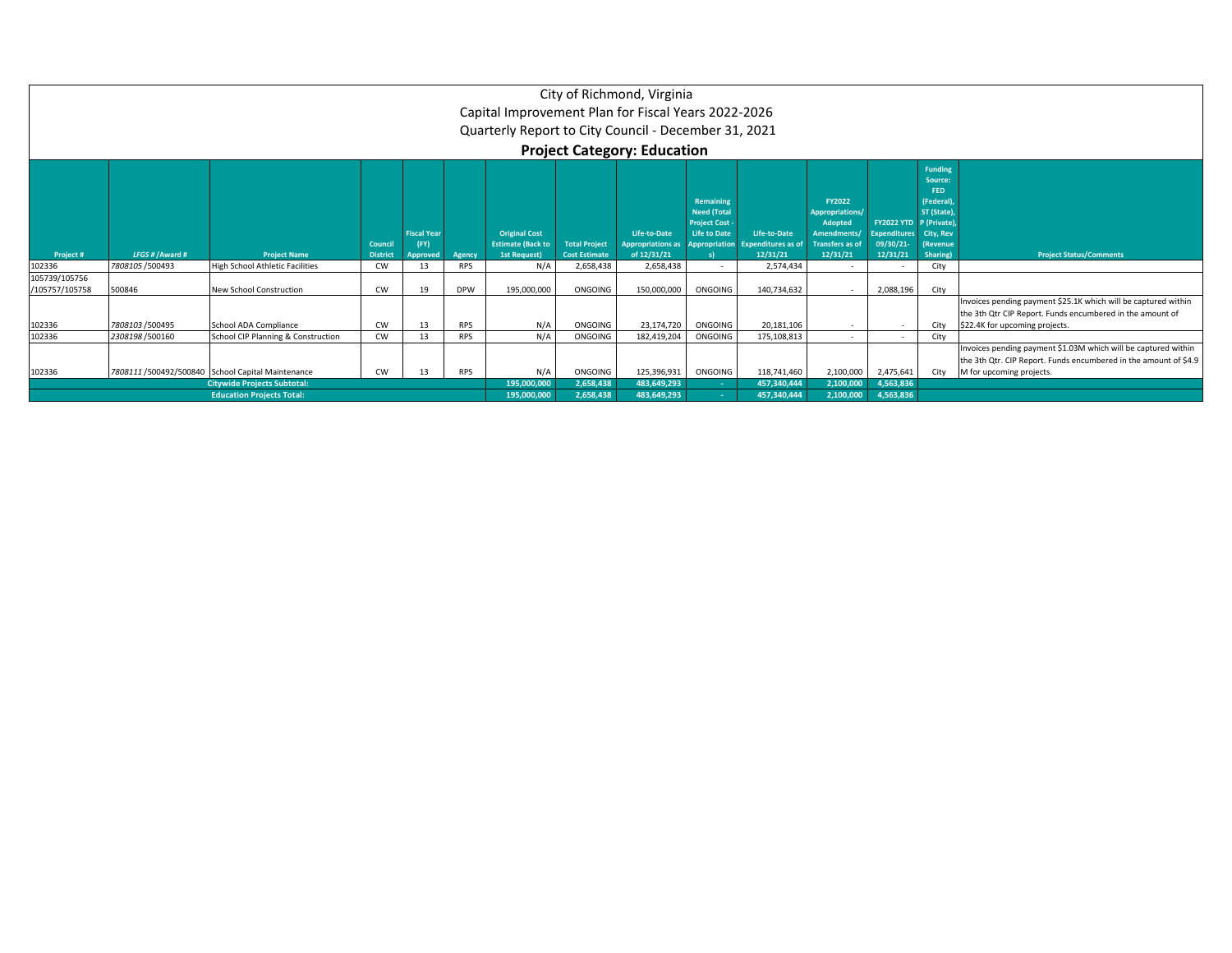|                                                   |                                                     |                                                                      |                            |                                        |            |                                                                         |                                                               | City of Richmond, Virginia             |                                                                                                       |                                               |                                                                                                              |                                                                   |                                                                                                                        |                                                                                                                                                                                                                                           |
|---------------------------------------------------|-----------------------------------------------------|----------------------------------------------------------------------|----------------------------|----------------------------------------|------------|-------------------------------------------------------------------------|---------------------------------------------------------------|----------------------------------------|-------------------------------------------------------------------------------------------------------|-----------------------------------------------|--------------------------------------------------------------------------------------------------------------|-------------------------------------------------------------------|------------------------------------------------------------------------------------------------------------------------|-------------------------------------------------------------------------------------------------------------------------------------------------------------------------------------------------------------------------------------------|
|                                                   | Capital Improvement Plan for Fiscal Years 2022-2026 |                                                                      |                            |                                        |            |                                                                         |                                                               |                                        |                                                                                                       |                                               |                                                                                                              |                                                                   |                                                                                                                        |                                                                                                                                                                                                                                           |
|                                                   |                                                     |                                                                      |                            |                                        |            |                                                                         |                                                               |                                        | Quarterly Report to City Council - December 31, 2021                                                  |                                               |                                                                                                              |                                                                   |                                                                                                                        |                                                                                                                                                                                                                                           |
|                                                   |                                                     |                                                                      |                            |                                        |            |                                                                         |                                                               | <b>Project Category: Public Safety</b> |                                                                                                       |                                               |                                                                                                              |                                                                   |                                                                                                                        |                                                                                                                                                                                                                                           |
|                                                   |                                                     |                                                                      |                            |                                        |            |                                                                         |                                                               |                                        |                                                                                                       |                                               |                                                                                                              |                                                                   |                                                                                                                        |                                                                                                                                                                                                                                           |
| Project#                                          | LFGS # / Award #                                    | <b>Project Name</b>                                                  | Council<br><b>District</b> | <b>Fiscal Year</b><br>(FY)<br>Approved | Agency     | <b>Original Cost</b><br><b>Estimate (Back to</b><br><b>1st Request)</b> | <b>Total Project Cost Appropriations a</b><br><b>Estimate</b> | Life-to-Date<br>of 12/31/21            | <b>Remaining Need</b><br><b>(Total Project Cost)</b><br><b>Life to Date</b><br><b>Appropriations)</b> | Life-to-Date<br>xpenditures as of<br>12/31/21 | <b>FY2022</b><br><b>Appropriations</b><br>Adopted<br><b>Amendments</b><br><b>Transfers as of</b><br>12/31/21 | <b>FY2022 YTD</b><br><b>Expenditures</b><br>09/30/21-<br>12/31/21 | <b>Funding Source:</b><br><b>FED (Federal)</b><br>ST (State), P<br>(Private), City,<br><b>Rev (Revenue</b><br>Sharing) | <b>Project Status/Comments</b>                                                                                                                                                                                                            |
| 100221                                            | 2308302 /500250/501017                              | 800 MHz Radio System Update & Equipment<br>Replacement               | CW                         | 12                                     | DEC        | 40,133,872                                                              | 40,133,872                                                    | 40,133,872                             |                                                                                                       | 18,751,075                                    |                                                                                                              | 263,543                                                           | City                                                                                                                   | Construction is underway at all sites critical to system testing<br>with a goal of testing in summer 2022. Current schedule<br>produced by vendor projects cut-over in early 2025, meaning<br>final system acceptance in 2026.            |
| Multiple                                          | 500777                                              | ire Station Building Maintenance                                     | CW                         | 18                                     | <b>DPW</b> | 1,700,000                                                               | ONGOING                                                       | 2,908,232                              | ONGOING                                                                                               | 1,218,951                                     | 1,012,500                                                                                                    | 29,477                                                            | City                                                                                                                   | LED Lighting upgrades construction in-progress. Roof<br>Replacement (multiple locations) design/permit application in-<br>progress. FS-24 Apron Parking Lot complete. FS-21 structural<br>assessmone of concrete bay floor in-progress.   |
| Multiple                                          | 2308929 /500272/500555                              | ire Station Renovations                                              | CW                         |                                        | <b>DPW</b> | 16,200,000                                                              | 16,200,000                                                    | 8,789,989                              | 7,410,011                                                                                             | 7,935,688                                     |                                                                                                              | 125,638                                                           | City                                                                                                                   | Renovations of the restrooms at the Fire Training Academy are<br>ongoing.                                                                                                                                                                 |
| 100200/104005                                     | 2308104/500228/500701                               | ohn Marshall Courts Building                                         | CW                         |                                        | <b>DPW</b> | 19,088,000                                                              | ONGOING                                                       | 7,647,778                              | ONGOING                                                                                               | 5,508,509                                     | 1,315,000                                                                                                    | 264,135                                                           | City                                                                                                                   | Security Assessment complete; Phase I Security Lobby<br>Renovations construction 95% complete. HVAC-VAV Box and<br>Controls Replacement project construction 99% complete.<br>Security Window Film Installation Design in-planning phase. |
| 100228/106277                                     | 2308931/500261                                      | <b>Iuvenile Detention Center</b>                                     | cw                         |                                        | <b>DPW</b> | 4,360,003                                                               | ONGOING                                                       | 3,960,003                              | ONGOING                                                                                               | 3,272,218                                     | 400,000                                                                                                      | 243,858                                                           | City                                                                                                                   | Security System Replacement construction 99% complete;<br>change order #1 in review with design team.                                                                                                                                     |
| 105953                                            | 500847                                              | Manchester Courthouse                                                | CW                         | 19                                     | <b>DPW</b> | 2,745,000                                                               | ONGOING                                                       | 2,010,000                              | ONGOING                                                                                               | 320,021                                       | 1,110,000                                                                                                    | 193,676                                                           | City                                                                                                                   | Security System Replacement construction in-progress; 25%<br>complete. Change Order to install new cameras, camera<br>equipment in review with design team.                                                                               |
| Multiple                                          | 2308799 / 500257                                    | Oliver Hill Courts Building                                          | CW                         | 10                                     | <b>DPW</b> | 12,660,000                                                              | ONGOING                                                       | 5,152,741                              | ONGOING                                                                                               | 4,338,524                                     | 300,000                                                                                                      | 48,669                                                            | City                                                                                                                   | Active Shooter Detection System construction complete;<br>working with DIT to get new system on City's network.<br>Planning in-progress for PD suite renovations.                                                                         |
| 104674                                            | 500719                                              | Police Equestrian Community Center                                   | <b>CW</b>                  | 17                                     | <b>DPW</b> | 1,495,559                                                               | 1.495.559                                                     | 1,495,559                              |                                                                                                       | 212,863                                       |                                                                                                              | 980                                                               | City                                                                                                                   | Final agreement with the Donor expected to be executed by<br>January/February.                                                                                                                                                            |
| 104583/106168/10<br>5156/105342/1055<br>10/106697 | 500702                                              | Police Headquarters Building                                         | CW                         | 17                                     | <b>DPW</b> | 2.445.000                                                               | 2.445.000                                                     | 2,195,000                              | 250,000                                                                                               | 1,670,713                                     | 450,000                                                                                                      | 130.477                                                           | City                                                                                                                   | Parking Deck concrete repairs and LED lighting up0grades<br>complete.                                                                                                                                                                     |
| 104585                                            | 500703                                              | <b>Police Training Academy Building</b>                              | CW                         | 17                                     | <b>DPW</b> | 1,229,000                                                               | 1,229,000                                                     | 1,229,000                              | $\sim$                                                                                                | 1.234.197                                     |                                                                                                              | 52,595                                                            | City                                                                                                                   | Gymnasium Floor replacement complete.                                                                                                                                                                                                     |
| 100219                                            | 2308239 /500248/501032                              | RAA Buildings and Property Improvements                              | cw                         | 13                                     | <b>DPW</b> | 1,560,000                                                               | 1,950,000                                                     | 1,950,000                              |                                                                                                       | 1,185,476                                     |                                                                                                              | 3,995                                                             | City                                                                                                                   | No additional funding in the FY-22 CIP Budget to fund<br>construction of additional canopy project. No additional<br>omments.                                                                                                             |
| 107044                                            | 500922                                              | Replacement of Fire Station 12<br><b>Citywide Projects Subtotal:</b> | <b>CW</b>                  | 21                                     | Fire       | 8.302.233<br>111,918,667                                                | 8.302.233<br>71,755,664                                       | 9,300,000<br>86,772,174                | 7,660,011                                                                                             | 628.579<br>46,276,815                         | 6.350.000<br>10,937,500                                                                                      | 129.908<br>1,486,951                                              | City                                                                                                                   | The draft IFB for the replacement of Fire Station #12 to be<br>submitted to Procurement by the end of January.                                                                                                                            |
|                                                   |                                                     |                                                                      | 111.918.667                | 71.755.664                             | 86,772,174 | 7.660.011                                                               | 46.276.815                                                    | 10.937.500                             | 1.486.951                                                                                             |                                               |                                                                                                              |                                                                   |                                                                                                                        |                                                                                                                                                                                                                                           |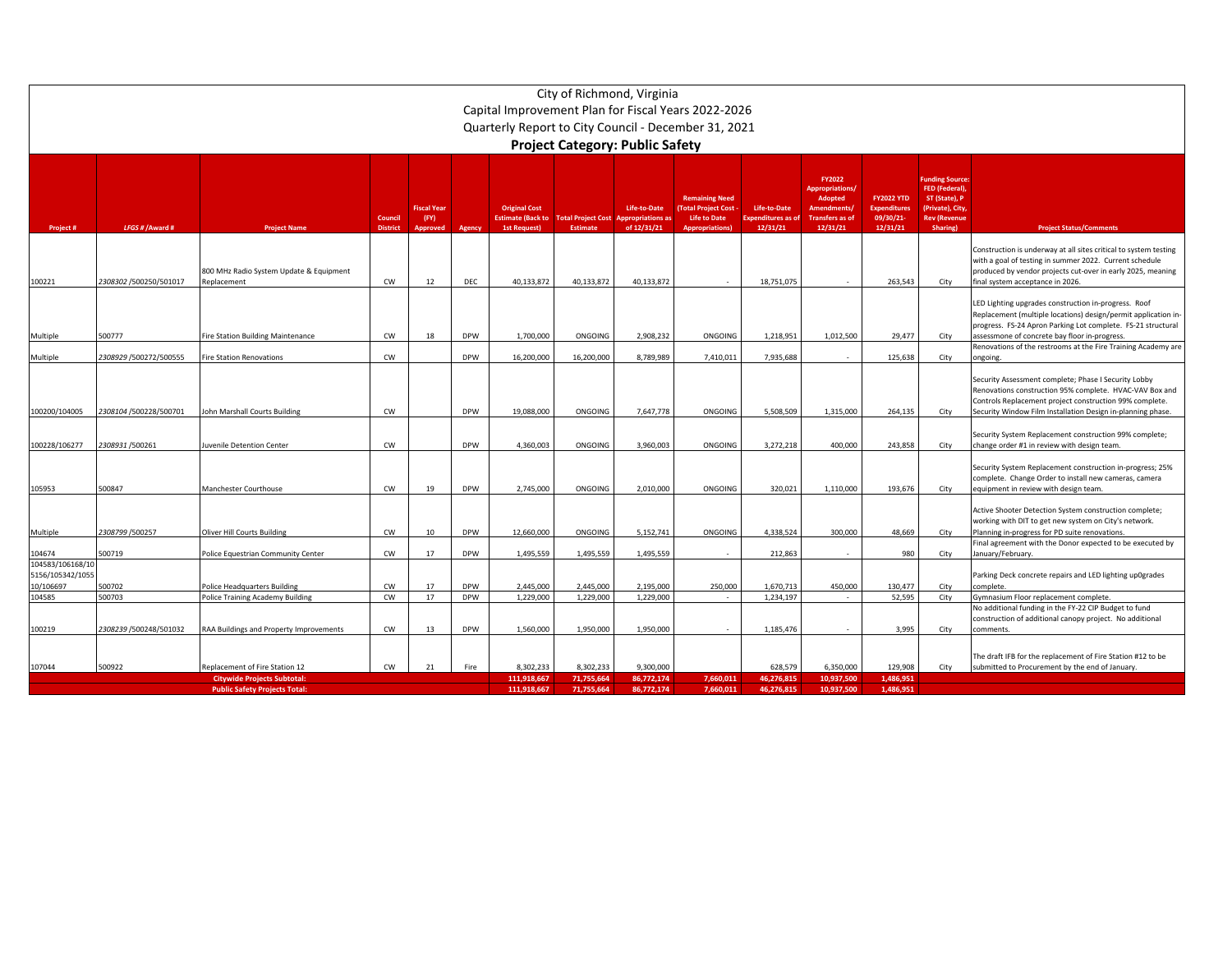|                            | City of Richmond, Virginia<br>Capital Improvement Plan for Fiscal Years 2022-2026<br>Quarterly Report to City Council - December 31, 2021 |                                                                                                     |                                  |                         |                          |                                                                 |                                         |                          |                                                                    |                                               |                                                                                         |                                                                   |                                                                   |                                                                                                                                       |
|----------------------------|-------------------------------------------------------------------------------------------------------------------------------------------|-----------------------------------------------------------------------------------------------------|----------------------------------|-------------------------|--------------------------|-----------------------------------------------------------------|-----------------------------------------|--------------------------|--------------------------------------------------------------------|-----------------------------------------------|-----------------------------------------------------------------------------------------|-------------------------------------------------------------------|-------------------------------------------------------------------|---------------------------------------------------------------------------------------------------------------------------------------|
|                            |                                                                                                                                           |                                                                                                     |                                  |                         |                          |                                                                 | <b>Project Category: Transportation</b> |                          |                                                                    |                                               |                                                                                         |                                                                   |                                                                   |                                                                                                                                       |
|                            | LFGS # / Award #                                                                                                                          |                                                                                                     | Counci                           | <b>Fiscal Year (FY)</b> |                          | <b>Original Cost</b><br>timate (Back to 1st<br><b>Request</b> ) | <b>Total Project Cost</b>               | Life-to-Date<br>12/31/21 | <b>Remaining Need</b><br><b>Total Project Cost</b><br>Life to Date | Life-to-Date<br>Expenditures as o<br>12/31/21 | FY2022<br>Appropriations<br>Adopted<br><b>Amendments</b><br>Transfers as of<br>12/31/21 | <b>FY2022 YTD</b><br><b>Expenditures</b><br>09/30/21-<br>12/31/21 | (Federal), S1<br>(State), P<br>(Private)<br>City, Rev<br>(Revenue | <b>Project Status/Con</b>                                                                                                             |
| 104858                     | 500746                                                                                                                                    | <b>Broad Street Streetscape Project</b>                                                             | $\overline{1}$                   | 17                      | <b>DPW</b>               | 6.020.287                                                       | 6,021,483                               | 6.021.483                |                                                                    | 665,893                                       |                                                                                         | 25.721                                                            |                                                                   | FED Waiting for award contract                                                                                                        |
| 106423                     | 500934/500964                                                                                                                             | Mary Munford Elementary Pedestrian Safety Improvements                                              |                                  | 20                      | <b>DPW</b>               | 175,000                                                         | 175,000                                 | 175,000                  |                                                                    | 18.049                                        |                                                                                         | 1.235                                                             | FED                                                               | Re-advertise process. The additional \$110,000 funds to cover the shortfall from award 500361                                         |
| 106752                     | 500848                                                                                                                                    | <b>First District Tota</b><br>3rd District Paving Infrastructure                                    | $\overline{3}$                   | 19                      | <b>DPW</b>               | 5,195,287<br>300,000                                            | ,196,483<br>600,000                     | 6.196.483<br>300,000     | 300,000                                                            | 683.943<br>184                                |                                                                                         | 26,956<br>184                                                     | City                                                              | Survey complete January 2022. Design to began. No Invoices.                                                                           |
| $N/\Delta$                 | 501043                                                                                                                                    | Lombardy Street over CSXT Bridge Replacement                                                        | $\overline{3}$                   | 21                      | DPW                      | 13,613,000                                                      | 13,613,000                              | 2,500,000                |                                                                    |                                               |                                                                                         |                                                                   |                                                                   | FED. P No comments                                                                                                                    |
| Multiple                   | 2918949 /500235/500236/5<br>00238/500239/500240/500<br>243/500244                                                                         | <b>Third District Tota</b><br>Jahnke Road: Blakemore Road to Forest Hill Avenue                     | $\mathbf{A}$                     | 12                      | DPW                      | 3.913.0<br>14.000.000                                           | 14,213.00<br>15,080,000                 | 2.800.00<br>14.000.000   | 1.413.0<br>1.080.000                                               | 5,549,075                                     |                                                                                         | 1.211.568                                                         | FED                                                               | erizon to clear utility relocation late January 2022 prior to addvertisement for construction. No<br>additional invoices this preriod |
|                            |                                                                                                                                           | <b>Fourth District Tota</b>                                                                         |                                  |                         |                          | 4.000.00                                                        | 15.080.00                               | 14.000.00                | 1.080.00                                                           | 5.549.07                                      |                                                                                         | 1.211.568                                                         |                                                                   |                                                                                                                                       |
| 105923<br><b>NEW</b>       | 500850/500851<br>501101                                                                                                                   | Belvidere Street Gateway - Phase IV<br>East Broad Street over Ravine Bridge Replacement             | 5                                | 19<br>22                | DPW<br>DPW               | 718,000<br>3,966,000                                            | 718,000<br>3,966,000                    | 718,000<br>840,000       | 3,126,000                                                          | 115,086<br>153                                | 840,000                                                                                 | 4,137<br>153                                                      | FED, City                                                         | Project submitted to Procurement for readvertisement in Feburary 2022. No invoices.<br>FED No comments                                |
| 105924                     | 500864/500865                                                                                                                             | Maymont Neighborhood Sidewalks                                                                      | 5 <sup>5</sup>                   | 19                      | <b>DPW</b>               | 800,000                                                         | 800,000                                 | 790,000                  | 10,000                                                             | 51.656                                        | 430,000                                                                                 |                                                                   |                                                                   | 13,971 FED, City Waiting for VDOT advertisement authorization                                                                         |
|                            |                                                                                                                                           |                                                                                                     |                                  |                         |                          | 484.00                                                          | 484.00                                  | 348.00                   | .136.00                                                            | 166,89                                        | 270.00                                                                                  | 18.26                                                             |                                                                   |                                                                                                                                       |
| N/A<br>100572/100931/      | 500849                                                                                                                                    | 6th District Street Paving, Sidewalks, & Green Space                                                | -6                               | 19                      | DPW                      | 275,744                                                         | 275,744                                 | 275,744                  |                                                                    |                                               |                                                                                         |                                                                   | City                                                              | No comments                                                                                                                           |
| 01520                      | 2918960/500322/500326                                                                                                                     | <b>Biotech Research Park</b>                                                                        |                                  | 11                      | <b>DPW</b>               | N/A                                                             | ONGOING                                 | 4,399,000                | ONGOING                                                            | 2,704,238                                     |                                                                                         | 55,713                                                            | FED                                                               | 30% plans review                                                                                                                      |
| 106381<br>100531           | 500926/500927<br>2918365 /500291/500292                                                                                                   | Capital Trail - Canal Walk Connector to Brown's Island<br>East Broad Street Gateway - Phase III     | 6<br>6                           | 20<br>12                | DPW<br><b>DPW</b>        | 1,027,000<br>N/A                                                | 1,027,000<br>ONGOING                    | 1,027,000<br>1,994,200   | ONGOING                                                            | 124,053<br>1,412,982                          |                                                                                         | 59,309                                                            | <b>FED</b>                                                        | FED, City No comments<br>No Activity on East Broad Gateway Phase III.                                                                 |
|                            | 2918369 /500508/500568/                                                                                                                   |                                                                                                     |                                  |                         |                          |                                                                 |                                         |                          |                                                                    |                                               |                                                                                         |                                                                   | ST, City,                                                         |                                                                                                                                       |
| 102043/104240<br>104910    | 00509<br>500748                                                                                                                           | Franklin Street Streetscape: 14th Street to 18th Street<br>Highland Grove/Dove Street Redevelopment | 6                                | 13<br>17                | DPW/DED<br>DPW           | 3,900,000<br>14,770,000                                         | 3,900,000<br>14,770,000                 | 3,400,000<br>6,967,000   | 500,000<br>7,803,000                                               | 1,561,560                                     |                                                                                         |                                                                   | Rev<br>City                                                       | coping the project                                                                                                                    |
| 106374                     | 500931                                                                                                                                    | Hull Street Streetscape - Mayo Bridge to 9th Street                                                 | -6                               | 20                      | <b>DPW</b>               | 4,061,000                                                       | 4,061,000                               | 2,500,000                | 1,561,000                                                          | 441,716                                       | 1,387,000                                                                               | 44,183                                                            | <b>FED</b>                                                        | Planning underway for Public Engagement in the spring of 2022.                                                                        |
| 106673                     | 00932                                                                                                                                     | Kanawha Plaza Pedestrian Safety Project                                                             | - 6                              | 20                      | DPW                      | 3,309,000                                                       | 3,309,000                               | 963,000                  | 2,346,000                                                          | 237,733                                       | 810,000                                                                                 | 4,918                                                             | FED                                                               | 30% plans review                                                                                                                      |
| 100170/103002              | 2958835/500211/500221                                                                                                                     | Mayo Bridge Rehabilitation                                                                          |                                  | 11                      | <b>DPW</b>               | 10,051,000                                                      | 10,051,000                              | 9,500,000                | 551,000                                                            | 1,360,096                                     |                                                                                         | 30,138                                                            | <b>FED</b>                                                        | roject rescoped from rehabilitation to superstructure replacement. RFP for design in Spring 2022.<br>Project estimate is \$80 million |
| 104857                     | 500745                                                                                                                                    | Shockoe Valley Street Improvements/I-95 and Broad Street Area<br>mprovements Project                |                                  | 17                      | DPW                      | 28,043,000                                                      | 28,043,000                              | 23,915,000               | 4,128,000                                                          | 2,265,910                                     | 3,546,000                                                                               | 164,684                                                           | FED                                                               | Project is at Archeological resources study for Phase II                                                                              |
| <b>NEW</b>                 | 501107/501108                                                                                                                             | Virginia Capital Trail Connector to Brown's Island                                                  | 6                                | 22                      | <b>DPW</b>               | ONGOING                                                         | ONGOING                                 | 250,000                  | ONGOING                                                            |                                               | 250,000                                                                                 |                                                                   |                                                                   | FED. City No comments                                                                                                                 |
|                            |                                                                                                                                           | <b>Sixth District Tota</b><br>Broad Street at 16th Street Pedestrian Hybrid Beacon & Crosswalk      |                                  |                         |                          | 55.436.744                                                      | 65,436,744                              | 55,190,944               | 16,889,000                                                         | 10,108,28                                     | 5.993.00                                                                                | 358.94                                                            |                                                                   |                                                                                                                                       |
| 105795                     | 00852/500853                                                                                                                              | HAWK)                                                                                               |                                  |                         | <b>DPW</b>               | 125,000                                                         | 125,000                                 | 125,000                  |                                                                    | 22,100                                        |                                                                                         | 200                                                               | FED                                                               | Project was awarded. Pre-construction meeting 1/25/2022, Start construction by Spring 2022.                                           |
| 106484                     | 500929/500930                                                                                                                             | Gillies Creek Greenway                                                                              | $\overline{7}$                   | 20                      | <b>DPW</b>               | 1.050.000                                                       | 1.050.000                               | 1.050.000                |                                                                    | 214,717                                       |                                                                                         | 15.420                                                            | City                                                              | Project is at final design stage                                                                                                      |
| 105867<br>104596           | 500856<br>500711/500876                                                                                                                   | Jefferson Avenue Improvements<br>Nine Mile Road Streetscane                                         | $\overline{7}$<br>$\overline{7}$ | 19<br>17                | DPW<br><b>DPW</b>        | 2,000,000<br>3.585.000                                          | 2,000,000<br>4.512.713                  | 500,000<br>4.503.713     | 1,500,000<br>9.000                                                 | 381,945<br>1.416.802                          |                                                                                         | 3,549<br>1.180.016                                                | City                                                              | No comments<br>City, Rev Under construction; 90% complete                                                                             |
| 102188/104763              | 2948751/500474                                                                                                                            | Route 5 Relocation/Williamsburg Road Intersection Improvement                                       |                                  |                         | <b>DPW</b>               | 2.600.000                                                       | 2.600.000                               | 2,590,428                | 9.572                                                              | 290.426                                       |                                                                                         |                                                                   | City, Rev                                                         | light of way acquisition closure underway. Contract preperation underway for construction<br>advertisement Spring 2022.               |
|                            |                                                                                                                                           | Covanth District Tota                                                                               |                                  |                         |                          | 9.360.00                                                        | 10.287.713                              | 8.769.141                | 518.572                                                            | 2,325,990                                     |                                                                                         | 1.199.18                                                          |                                                                   |                                                                                                                                       |
| 100691                     | 2948181/500263/500264/5<br>00265                                                                                                          | ommerce Road Improvement Project                                                                    |                                  |                         | <b>DPW</b>               | 18,500,000                                                      | 18,500,000                              | 17,710,405               | 789,59                                                             | 1,740,267                                     |                                                                                         | 55,193                                                            | FED                                                               | Contract award underway                                                                                                               |
| 102186                     | 500473/500491/500948                                                                                                                      | Deepwater Terminal Road Connector to Goodes Street                                                  | $\mathbf{R}$                     | $11\,$                  | <b>DPW</b>               | 4.425.000                                                       | 3.929.000                               | 3.929.000                |                                                                    | 364,596                                       |                                                                                         | 36.549                                                            | FED                                                               | Project is in right of way acquisition phase                                                                                          |
| 106970                     | 501042/501051                                                                                                                             | Hull Street at Belt Boulevard - Pedestrian Safety Improvements                                      | $\mathbf{R}$                     | 21                      | <b>DPW</b>               | 560,000                                                         | 560,000                                 | 560,000                  |                                                                    | 41,378                                        | 460.000                                                                                 | 8.045                                                             | FFD.                                                              | 90% design completed.                                                                                                                 |
|                            |                                                                                                                                           |                                                                                                     |                                  |                         |                          |                                                                 |                                         |                          |                                                                    |                                               |                                                                                         |                                                                   |                                                                   | /DOT preparing construction advertisement documents for Spring 2022 advertisement with                                                |
| 102969                     | 2918752/500599                                                                                                                            | Jefferson Davis Highway                                                                             |                                  |                         | <b>DPW</b>               | 5.700.000                                                       | 11.000.000                              | 773,000                  | 10,227,000                                                         | 318,353                                       |                                                                                         | 1,407                                                             | FED, ST                                                           | construction to begin in the summer of 2022.                                                                                          |
| 102320                     | 500949                                                                                                                                    | vnhaven Avenue over Broad Rock Creek Bridge Replacement                                             |                                  | 20                      | DPW                      | 1,100,000                                                       | 1,100,000                               | 269.185                  |                                                                    |                                               |                                                                                         |                                                                   | FFD.                                                              | No comments                                                                                                                           |
| 106471                     | 500937/500965                                                                                                                             | Oak Grove Elementary School Pedestrian Safety Improvements                                          | $\mathbf{R}$                     | 20                      | <b>DPW</b>               | 284,000                                                         | 284,000                                 | 284,000                  |                                                                    | 32.790                                        |                                                                                         | 3.645                                                             | FFD.                                                              | Currently in award process                                                                                                            |
|                            |                                                                                                                                           | <b>Fighth District Total</b>                                                                        |                                  |                         |                          | 0.569.00                                                        | ,373,000                                | 3,525,590                | 1.016.59                                                           | 2,497,384                                     | 460.000                                                                                 | 104,839                                                           |                                                                   | Environmental documents and permits update underway. Bid package to be reviewed by VDOT                                               |
| 106177                     | 500854/500855                                                                                                                             | Greene Elementary School Safe Routes to School                                                      |                                  |                         | DPW                      | 980,000                                                         | 980,000                                 | 380,000                  | 600,000                                                            | 300,216                                       |                                                                                         | 229,931                                                           | FED                                                               | after environmental update                                                                                                            |
| <b>NEW</b>                 | 501102/501103                                                                                                                             | Greene Elementary School Sidewalks (Phase II)                                                       | $\mathbf{q}$                     | 22                      | <b>DPW</b>               | 675,000                                                         | 675,000                                 | 675,000                  |                                                                    |                                               | 675,000                                                                                 |                                                                   | FED. City                                                         | invironmental Document complete. Planning underway for a summer 2022 Public Hearing. No                                               |
| 102038<br>105173           | 500448/500878<br>500784                                                                                                                   | <b>Hey Road Improvements</b><br>Hull Street & Chippenham Parkway Gateway Project                    | و                                | 14<br>18                | <b>DPW</b><br><b>DPW</b> | 6.000.000                                                       | 6.000.000<br>ONGOING                    | 1,634,609<br>500,000     | 4,365,391<br>ONGOING                                               | 384.138<br>113,202                            |                                                                                         | 22.860<br>6,075                                                   | City, Rev<br>City                                                 | Invoices                                                                                                                              |
|                            |                                                                                                                                           |                                                                                                     |                                  |                         |                          |                                                                 |                                         |                          |                                                                    |                                               |                                                                                         |                                                                   |                                                                   | Sign location selected, planning underway to select sign design details.                                                              |
| 101924                     | 500197                                                                                                                                    | Hull Street Improvements Phase I: Hey Road to Warwick Road<br><b>Ninth District Total:</b>          |                                  | 12                      | DPW                      | 21,100,000<br>28,755,000                                        | 21,392,200<br>29.047.200                | 20,392,200<br>23.581.809 | 1,000,000<br>5,965,391                                             | 6,156,354<br>6.953.912                        | 5,125,000<br>5.800.000                                                                  | 456,182<br>715.048                                                | <b>FED</b>                                                        | Project is finishing up right-of-way acquisition, starting utility relocations                                                        |
| Multiple                   | 2948791/500343                                                                                                                            | 4R Capital Projects - Urban                                                                         | cw                               |                         | <b>DPW</b>               |                                                                 | 1.665.000                               | 1,665,000                |                                                                    | 1,120,330                                     |                                                                                         |                                                                   | <b>ST</b>                                                         | No comments                                                                                                                           |
| 101939                     | 2908023/500435                                                                                                                            | <b>Bike Parking (Racks)</b>                                                                         | cw                               | 13                      | DPW                      |                                                                 | ONGOING                                 | 225,000                  | ONGOING                                                            | 163,351                                       |                                                                                         |                                                                   | City                                                              | No comments                                                                                                                           |
| Multiple                   | 2908222 /500306/500308/5<br>00309/500310                                                                                                  | Bike Lanes/Boulevards (Street Conversions)                                                          | CW                               | 12                      | <b>DPW</b>               | 3,150,000                                                       | 3,150,000                               | 3,150,000                |                                                                    | 2,501,751                                     |                                                                                         | 69,722                                                            | City, Rev                                                         | No comments                                                                                                                           |
| 106483                     | 500928                                                                                                                                    | Central Transit Signal Priority and Emergency Vehicle Preemption                                    | cw                               | 20                      | DPW                      | 1,816,080                                                       | 1.816.080                               | 1.781.000                |                                                                    | 418                                           | 1,701,000                                                                               | 418                                                               | <b>FFD</b>                                                        | 30% design completed                                                                                                                  |
| 104030                     | 500622/500623                                                                                                                             | City Bike Share Phase II Deployment                                                                 | <b>CW</b>                        | 18                      | DPW                      | 3,280,000                                                       | 3.280.000                               | 3.280.000                |                                                                    | 2,989,512                                     |                                                                                         |                                                                   |                                                                   | FED. ST No comments                                                                                                                   |
|                            | 2908910 /500360/500361/<br>00353                                                                                                          |                                                                                                     | cw                               |                         | DPW                      |                                                                 | ONGOING                                 | 5,222,709                | ONGOING                                                            | 4,753,268                                     |                                                                                         | 25,764                                                            | City, Rev                                                         | 2020 Speed tables project - Pre-construction meeting 12/14/2021. Start constrution by Spring 2022.                                    |
| Multiple<br>NEW - Multiple | 501100                                                                                                                                    | Citywide Traffic Calming Measures<br><b>Complete Streets</b>                                        | CW                               | 22                      | DPW                      | ONGOING                                                         | ONGOING                                 | 8.627.035                | ONGOING                                                            | 19,577                                        | 8,627,035                                                                               | 19,577                                                            | City                                                              | 2021 Speed tables project - 60% design completed                                                                                      |
|                            |                                                                                                                                           |                                                                                                     |                                  |                         |                          |                                                                 |                                         |                          |                                                                    |                                               |                                                                                         |                                                                   |                                                                   |                                                                                                                                       |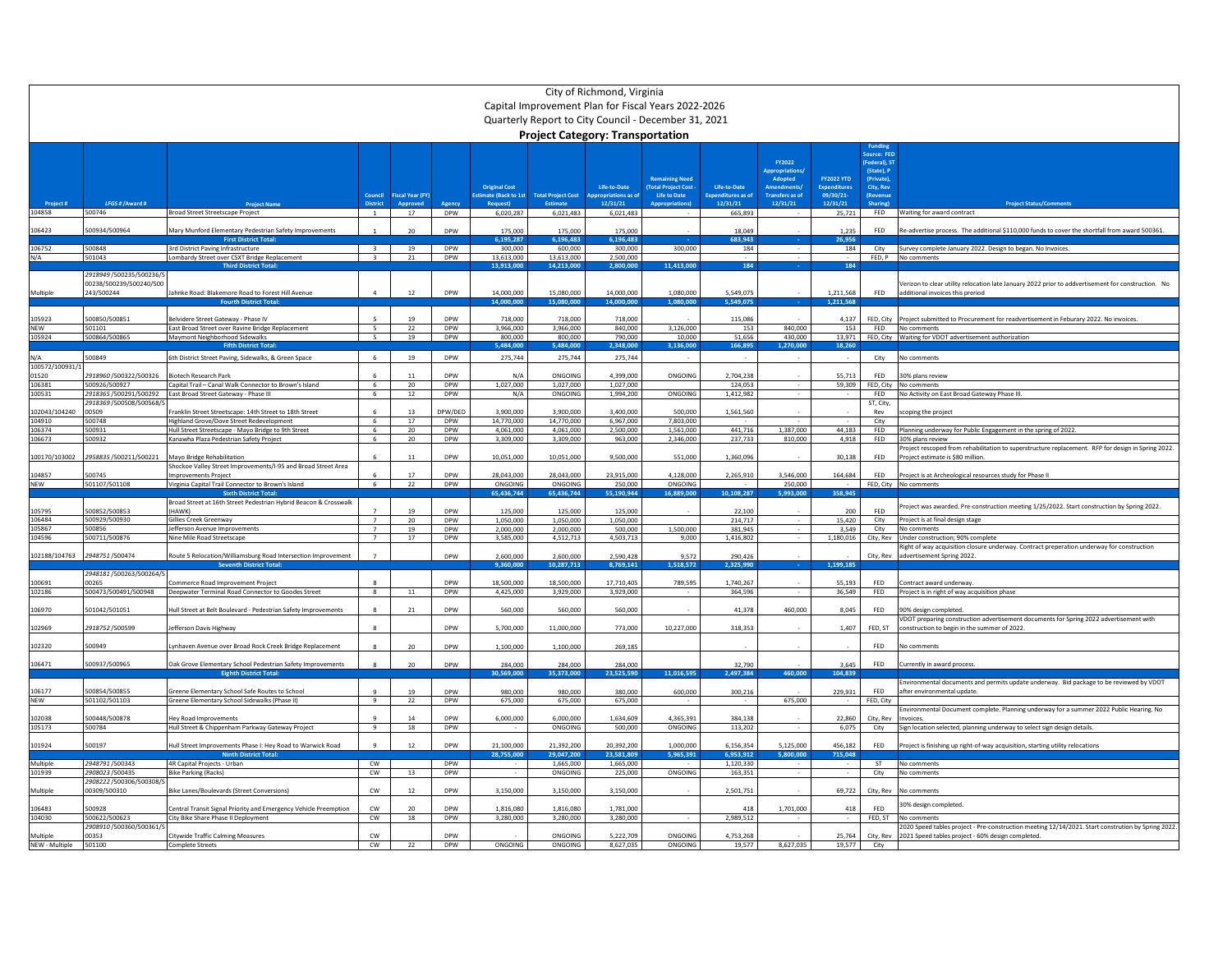|                 |                          |                                                                   |           |                 |            |             |             |             |            |             |            |            |            | Design of vairous bridge repairs underway. Finalizing Columbia St over Goodes Creek replacement |
|-----------------|--------------------------|-------------------------------------------------------------------|-----------|-----------------|------------|-------------|-------------|-------------|------------|-------------|------------|------------|------------|-------------------------------------------------------------------------------------------------|
|                 |                          |                                                                   |           |                 |            |             |             |             |            |             |            |            |            | E. Richmond Rd over Stony Run and Gillies Creek R/W easement acqusition underway; MLK repairs   |
| Multiple        | 2928750 /500315/500562   | Major Bridge Improvement Program                                  | <b>CW</b> |                 | DPW        |             | ONGOING     | 31.154.762  | ONGOING    | 8.148.242   | 4.000.000  | 42.274     | City, Rev  | on hold pending additional Revenue Sharing.                                                     |
| Multiple        | 2918122C/500427          | Matching Funds For Federal/State Grants (VDOT)                    | <b>CW</b> |                 | DPW        |             | ONGOING     | 1.294.000   | ONGOING    | 622.746     | 70,000     | 3.321      | FED, ST    | No comments                                                                                     |
| Multiple        | 2948186 /500266          | New Curb & Gutter Program - Urban                                 | <b>CW</b> |                 | <b>DPW</b> | N/A         | ONGOING     | 2.228.000   | ONGOING    | 398.967     |            |            | <b>ST</b>  | No comments                                                                                     |
| Multiple        | 2948187/500337           | New Sidewalk Program - Urban                                      | <b>CW</b> |                 | <b>DPW</b> | N/A         | ONGOING     | 1.300.000   | ONGOING    | 1.140.681   | $\sim$     | <b>COL</b> | <b>ST</b>  | No comments                                                                                     |
| 106965          | 501044                   | <b>New Traffic Control Signals</b>                                | <b>CW</b> | 21              | DPW        | 2.944.000   | 2.944.000   | 549,000     |            | 111.439     | 394.000    | 9.461      | FED        | 90% design completed.                                                                           |
|                 |                          | Pedestrian Safety Improvements with HAWKS and Rectangular         |           |                 |            |             |             |             |            |             |            |            |            | Waiting for Procurement Services to complete the award process. \$200,000 from Award #501100    |
| 106468          | 500938/500939            | <b>Rapid Flash Beacons</b>                                        | <b>CW</b> | 20              | DPW        | 906,000     | 1.040.000   | 1.040.000   |            | 358,442     | $\sim$     | 38.102     | <b>FED</b> | to cover the shortfall.                                                                         |
|                 |                          |                                                                   |           |                 |            |             |             |             |            |             |            |            |            |                                                                                                 |
| 105183/107190/1 |                          | Pedestrian Safety Improvements at Signalized Intersections on     |           |                 |            |             |             |             |            |             |            |            |            | Project #106831 - Waiting for Procurerement services to complete the award. Project #107190 -   |
| 06831           | 500790/500796            | Federal and State Routes Phase II                                 | <b>CW</b> | 18              | DPW        | 3.453.000   | 5.623.000   | 5.623.000   |            | 3.069.111   | 1.330.000  | 24.725     | <b>FED</b> | 100% design completed. Start mylar signatures process for final drawing approval.               |
| 101848/104408   | 500420                   | <b>Richmond Fiber Optics Network System</b>                       | <b>CW</b> | 14              | DPW        | 1,500,000   | 3.000.000   | 1.625.000   | 1.375.000  | 1.314.390   |            | 12.030     | City       | Dark fiber optic installation as part of the RSS Phase III in construction.                     |
| 104128          | 500636                   | Richmond Signal System Phase III                                  | <b>CW</b> | 16              | DPW        | 6,312,000   | 6.312.000   | 7.221.650   | (909.650)  | 1.978.805   | 1,027,650  | 916,892    | FED        | Construction underway. Around 20% completed.                                                    |
| 105219          | 500792                   | Roadway Conversions for Bike Infrastructure                       | <b>CW</b> | 18              | DPW        | N/A         | ONGOING     | 1.502.000   | ONGOING    | 1,376,122   |            | $\sim$     | FED        | No comments                                                                                     |
| Multiple        | 2908135 /500421          | Safety Improvement Program Contingency Account                    | <b>CW</b> |                 | DPW        | N/A         | ONGOING     | 554,406     | ONGOING    | 324.151     | 50,000     | $\sim$     | City       | No comments                                                                                     |
|                 |                          | Semmes Avenue, Forest Hill Avenue, and Dundee Avenue              |           |                 |            |             |             |             |            |             |            |            |            |                                                                                                 |
| 106419          | 500950/500951            | Pedestrian Safety & Operational Enhancements                      | <b>CW</b> | 20              | <b>DPW</b> | 800,000     | 800,000     | 800,000     |            | 102.161     | $\sim$     | 4.884      | FED        | Public Engagement scheduled to begin January 30, 2022.                                          |
| Multiple        | 2948188 /500317          | Sidewalk Improvement Program - Urban                              | <b>CW</b> |                 | DPW        | N/A         | ONGOING     | 2.245.509   | ONGOING    | 2.215.779   | $\sim$     | $\sim$     | <b>ST</b>  | No comments                                                                                     |
|                 | 2918516/500161/500162/5  |                                                                   |           |                 |            |             |             |             |            |             |            |            |            |                                                                                                 |
| Multiple        | 00942                    | Sidewalk Projects                                                 | <b>CW</b> |                 | <b>DPW</b> | N/A         | ONGOING     | 13.556.761  | ONGOING    | 14.087.129  |            | 163.176    | <b>ST</b>  | No comments                                                                                     |
| <b>NEW</b>      | 501105/501106            | State Route 161 Bicycle Infrastructure                            | <b>CW</b> | 22              | DPW        | ONGOING     | ONGOING     | 1.050.000   | ONGOING    |             | 1.050.000  |            | City/FED   | No comments                                                                                     |
|                 |                          |                                                                   |           |                 |            |             |             |             |            |             |            |            |            |                                                                                                 |
| Multiple        | 2918128C/500290          | Streets, Sidewalks, Alley Extensions and Improvements Program     | <b>CW</b> |                 | <b>DPW</b> |             | ONGOING     | 25.437.174  | ONGOING    | 23.509.431  | $\sim$     | 126,535    | City       | Various projects underway in this program                                                       |
| 106441          | 500941/500961            | Systematic Pedestrian Safety Improvements Phase III               | CW        | 20              | <b>DPW</b> | 1.540.000   | 1.540.000   | 1.540.000   |            | 1.281.603   | $\sim$     | <b>COL</b> | FFD.       |                                                                                                 |
|                 |                          |                                                                   |           |                 |            |             |             |             |            |             |            |            |            | Construction underway. Around 20% completed.                                                    |
| 106469          | 500943/500967            | Systemic Sight Distance Improvements at Signalized Intersections  | <b>CW</b> | 20              | DPW        | 1.419.000   | 1.419.000   | 1.419.000   |            | 193,327     | 844,000    | 29.196     | <b>FED</b> |                                                                                                 |
|                 |                          | Traffic Signal Visibility Improvement - Citywide Pedestal Pole to |           |                 |            |             |             |             |            |             |            |            |            | Waiting for Procurement Services to complete the award process.                                 |
| Multiple        | 500944/500962/501136     | Mast Arm Signal Upgrades                                          | CW        | 20              | DPW        | ONGOING     | ONGOING     | 1.718.022   |            | 111.026     | 408.022    | 1.669      | FED        |                                                                                                 |
| 106530/106544   | 500945                   | Transit Stop Access and Sidewalk Improvement Program              | <b>CW</b> | 20 <sup>2</sup> | DPW        | 960,000     | 960,000     | 960,000     |            | 189.847     | $\sim$     | 7.757      | FED        | Re-advertise process underway to fit project within budget.                                     |
|                 | 2918515 /500286/500946/5 |                                                                   |           |                 |            |             |             |             |            |             |            |            |            |                                                                                                 |
| Multiple        | 00986                    | <b>Transportation Projects</b>                                    | <b>CW</b> |                 | DPW        | N/A         | ONGOING     | 104.898.231 | ONGOING    | 93.855.537  |            | 2.948.955  |            | City On schedule                                                                                |
|                 |                          | <b>Citywide Projects Subtotal:</b>                                |           |                 |            | 28,080,080  | 33,549,080  | 231,667,259 | 465.350    | 165,937,146 | 19,501,707 | 4,444,459  |            |                                                                                                 |
|                 |                          | <b>Transportation Projects Total:</b>                             |           |                 |            | 201.793.111 | 214.667.220 | 368.079.226 | 51.483.908 | 194.222.815 | 33.024.707 | 8.079.444  |            |                                                                                                 |
|                 |                          |                                                                   |           |                 |            |             |             |             |            |             |            |            |            |                                                                                                 |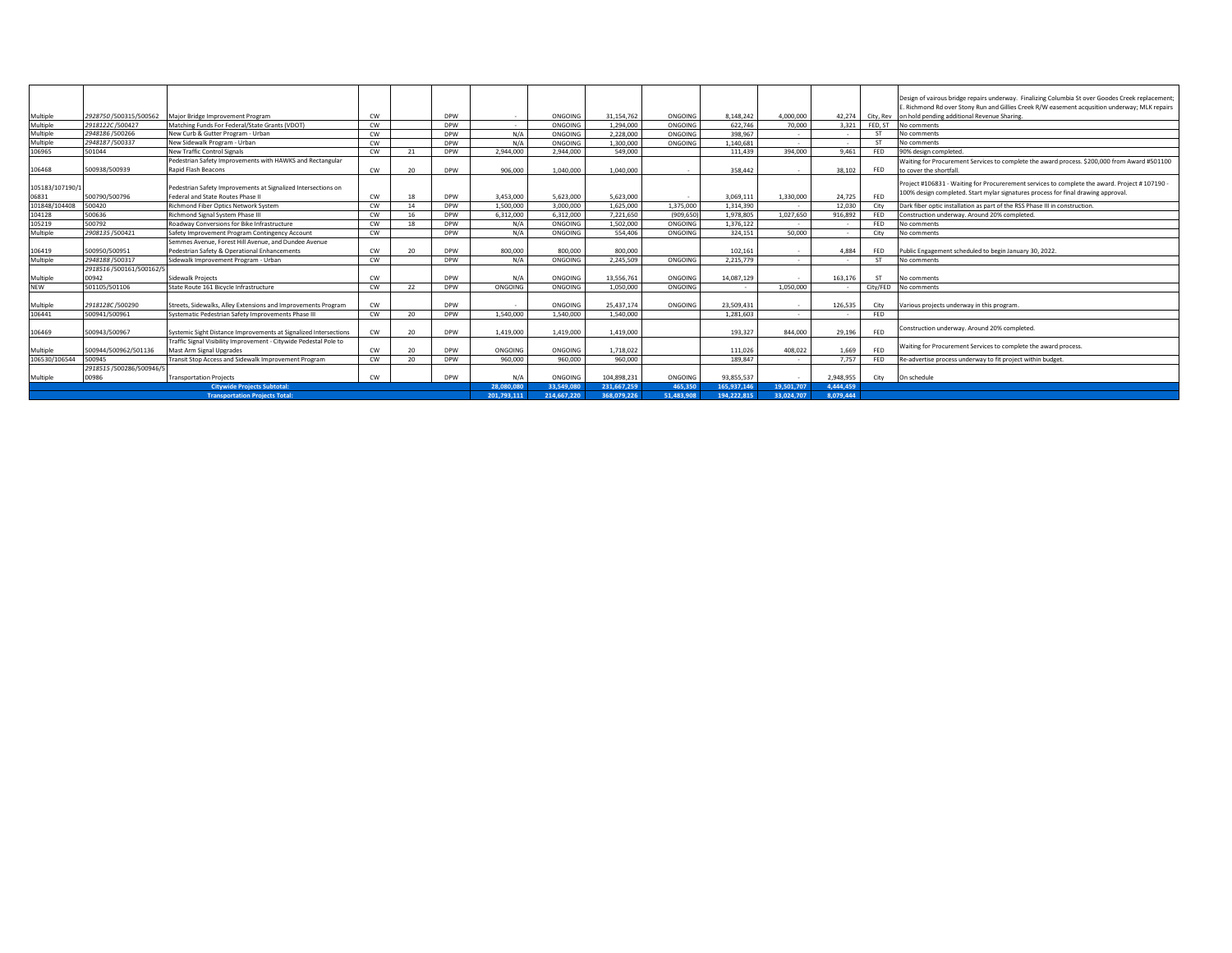|                                                                                                                                                                                          |                                                                                                                                                                                                                                                                                                                                                                                                                                                                                                                                                                                                                                                                                                                                                                               |                                                                                         |           |                        |                        |                          |           | City of Richmond, Virginia<br>Capital Improvement Plan for Fiscal Years 2022-2026<br>Quarterly Report to City Council - December 31, 2021 |                        | <b>Project Category: City Equipment &amp; Other Projects</b> |                                                                                                                                                                                                                                                                                                                                                                                                                       |         |      |                                                                 |
|------------------------------------------------------------------------------------------------------------------------------------------------------------------------------------------|-------------------------------------------------------------------------------------------------------------------------------------------------------------------------------------------------------------------------------------------------------------------------------------------------------------------------------------------------------------------------------------------------------------------------------------------------------------------------------------------------------------------------------------------------------------------------------------------------------------------------------------------------------------------------------------------------------------------------------------------------------------------------------|-----------------------------------------------------------------------------------------|-----------|------------------------|------------------------|--------------------------|-----------|-------------------------------------------------------------------------------------------------------------------------------------------|------------------------|--------------------------------------------------------------|-----------------------------------------------------------------------------------------------------------------------------------------------------------------------------------------------------------------------------------------------------------------------------------------------------------------------------------------------------------------------------------------------------------------------|---------|------|-----------------------------------------------------------------|
| Project #                                                                                                                                                                                | <b>Funding</b><br>Source:<br>FED<br>(Federal)<br>FY2022<br><b>Remaining Need</b><br>ST (State)<br>Appropriations/<br><b>FY2022 YTD</b><br>(Total Project<br>Adopted<br>(Private)<br><b>Original Cost</b><br><b>Fiscal Year</b><br>Life-to-Date<br>Cost - Life to<br>Life-to-Date<br><b>Amendments</b><br><b>Expenditures</b><br>City, Rev<br>(FY)<br><b>Estimate (Back</b><br><b>Total Project</b><br>Expenditures as of<br>Transfers as o<br>09/30/21-<br>Council<br><b>Appropriations as</b><br>Date<br>(Revenue<br>LFGS # / Award #<br>12/31/21<br><b>Project Name</b><br><b>District</b><br>Agency<br>to 1st Request)<br><b>Cost Estimate</b><br>of 12/31/21<br><b>Appropriations</b> )<br>12/31/21<br>12/31/21<br><b>Project Status/Comments</b><br>Sharing)<br>Approved |                                                                                         |           |                        |                        |                          |           |                                                                                                                                           |                        |                                                              |                                                                                                                                                                                                                                                                                                                                                                                                                       |         |      |                                                                 |
| 106685                                                                                                                                                                                   | 500924                                                                                                                                                                                                                                                                                                                                                                                                                                                                                                                                                                                                                                                                                                                                                                        | Revenue Administration System Replacement                                               | <b>CW</b> | 20                     | Finance                | 3,100,000                | 3,100,000 | 3,100,000                                                                                                                                 |                        | 1,973,604                                                    |                                                                                                                                                                                                                                                                                                                                                                                                                       | 481,393 | City | Project is ongoing and is being projected out through 12/31/22. |
|                                                                                                                                                                                          | 0293102 /500136/                                                                                                                                                                                                                                                                                                                                                                                                                                                                                                                                                                                                                                                                                                                                                              |                                                                                         |           |                        |                        |                          |           |                                                                                                                                           |                        |                                                              | This project allows for the purchase of replacement vehicles and<br>equipment used to provide services throughout the City. As of<br>January 20th, 2022, \$5,352,634 of the \$7,029,835 appropriated to<br>Fleet for FY22 has been spent. \$1,000,000 has been appropriated to<br>the Radio shop for purchasing equipment. To date, 65 of the 81<br>vehicles identified for replacement have been ordered and 10 have |         |      |                                                                 |
| 500164/500557<br>52,250,446<br>ONGOING<br>7,029,835<br>575,584<br>Vehicle Replacement Program (Fleet)<br><b>CW</b><br>12<br><b>DPW</b><br>N/A<br>ONGOING<br>40,830,003<br>City<br>100801 |                                                                                                                                                                                                                                                                                                                                                                                                                                                                                                                                                                                                                                                                                                                                                                               |                                                                                         |           |                        |                        |                          |           |                                                                                                                                           |                        |                                                              | been received and placed in service.                                                                                                                                                                                                                                                                                                                                                                                  |         |      |                                                                 |
|                                                                                                                                                                                          |                                                                                                                                                                                                                                                                                                                                                                                                                                                                                                                                                                                                                                                                                                                                                                               | <b>Citywide Projects Subtotal:</b><br><b>City Equipment &amp; Other Projects Total:</b> |           | 3,100,000<br>3,100,000 | 3,100,000<br>3,100,000 | 55,350,446<br>55,350,446 |           | 42,803,607<br>42,803,607                                                                                                                  | 7,029,835<br>7,029,835 | 1,056,978<br>1,056,978                                       |                                                                                                                                                                                                                                                                                                                                                                                                                       |         |      |                                                                 |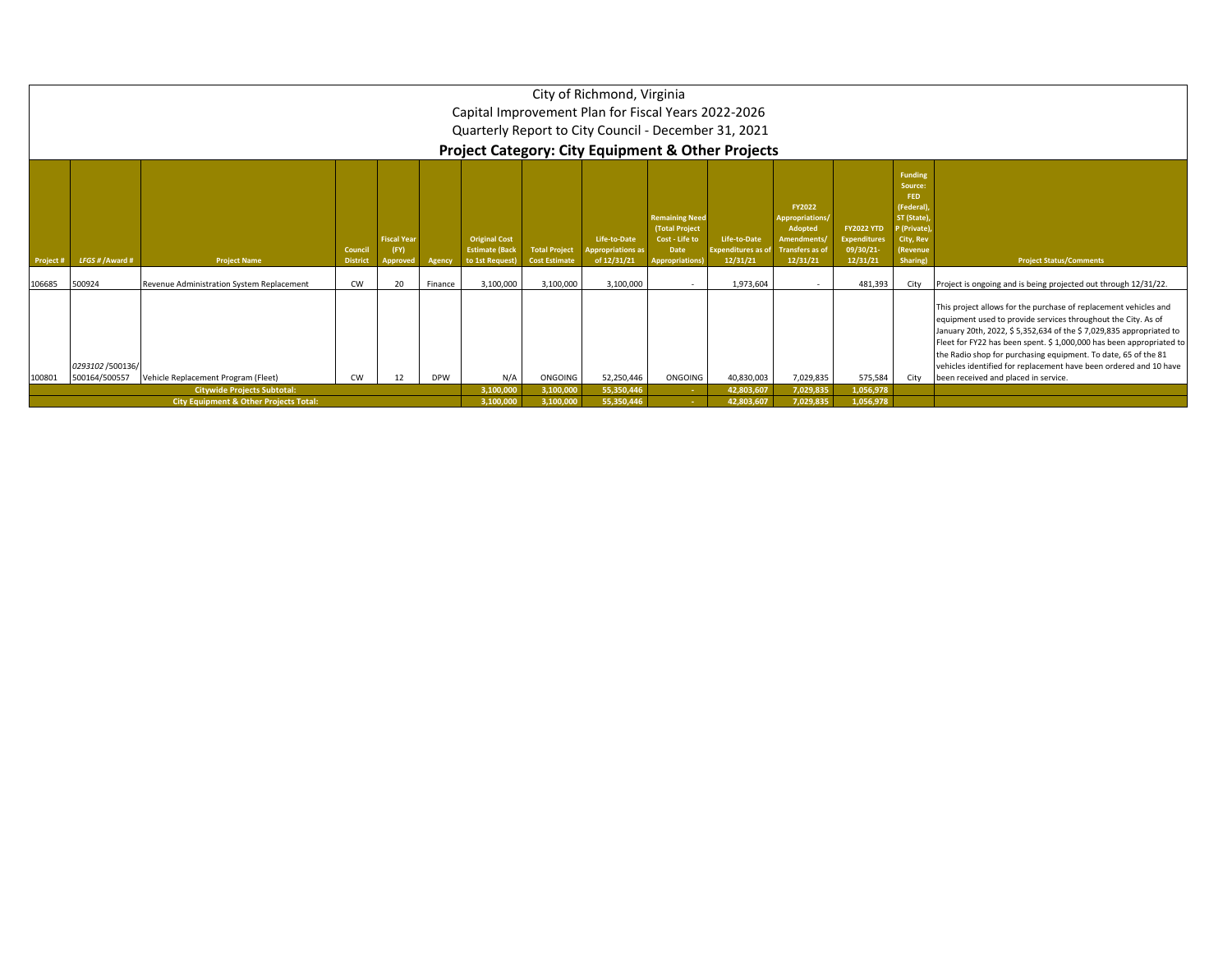|                     | City of Richmond, Virginia<br>Capital Improvement Plan for Fiscal Years 2022-2026<br>Quarterly Report to City Council - December 31, 2021 |                                                     |                      |                            |                      |                                                        |                                 |                                                                                   |                                                                     |                                           |                                                                        |                                                       |                                                                                             |                                                                   |
|---------------------|-------------------------------------------------------------------------------------------------------------------------------------------|-----------------------------------------------------|----------------------|----------------------------|----------------------|--------------------------------------------------------|---------------------------------|-----------------------------------------------------------------------------------|---------------------------------------------------------------------|-------------------------------------------|------------------------------------------------------------------------|-------------------------------------------------------|---------------------------------------------------------------------------------------------|-------------------------------------------------------------------|
|                     |                                                                                                                                           |                                                     | Council              | <b>Fiscal Year</b><br>(FY) |                      | Original<br>Cost<br><b>Estimate</b><br>(Back to<br>1st | <b>Total Project</b>            | <b>Project Category: Utilities</b><br>Life-to-Date<br><b>Appropriations as of</b> | <b>Remaining Need</b><br>(Total Project Cost<br><b>Life to Date</b> | Life-to-Date<br><b>Expenditures</b> as of | FY2022<br>Appropriations/<br>Adopted<br>Amendments/<br>Transfers as of | <b>FY2022 YTD</b><br><b>Expenditures</b><br>09/30/21- | runumg<br>Source: FED<br>(Federal), ST<br>(State), P<br>(Private).<br>City, Rev<br>(Revenue |                                                                   |
| Project #<br>101687 | LFGS # / Award #<br>291C021/500368                                                                                                        | <b>Project Name</b><br><b>Fan District Lighting</b> | <b>District</b><br>2 | pproved<br>12              | <b>Agency</b><br>DPU | <b>Request</b> )<br>N/A                                | <b>Cost Estimate</b><br>ONGOING | 12/31/21<br>1.669.900                                                             | <b>Appropriations</b><br>ONGOING                                    | 12/31/21<br>1.669.900                     | 12/31/21<br>$\sim$                                                     | 12/31/21<br>$\sim$                                    | Sharing)<br>City                                                                            | <b>Project Status/Comments</b>                                    |
|                     |                                                                                                                                           | <b>Second District Total:</b>                       |                      |                            |                      |                                                        |                                 | 1.669.900                                                                         | - 11                                                                | 1.669.900                                 | <b>Service</b>                                                         | $\sim$ $\sim$                                         |                                                                                             |                                                                   |
| Multiple            | 9741603/500090                                                                                                                            | Street Lighting - Special                           | CW                   |                            | DPU                  | N/A                                                    | ONGOING                         | 13,650,525                                                                        | ONGOING                                                             | 11,831,320                                | $\sim$                                                                 | 13,435                                                | City                                                                                        |                                                                   |
| Multiple            | 9741602 /500087/500088/500089/500659                                                                                                      | Street Lighting - General                           | CW                   |                            | DPU                  | $N/\rho$                                               | ONGOING                         | 36,162,390                                                                        | ONGOING                                                             | 28,240,664                                | 300,000                                                                | 127,994                                               | City                                                                                        |                                                                   |
| 106056              | 500884                                                                                                                                    | Street Lighting - LED Conversion                    | CW                   | 18                         | DPU                  | N/A                                                    | ONGOING                         | 3.920.203                                                                         | ONGOING                                                             | 3.682.794                                 | 800,000                                                                | 520,024                                               | City                                                                                        |                                                                   |
|                     |                                                                                                                                           | <b>Citywide Projects Subtotal:</b>                  |                      |                            |                      |                                                        |                                 | 53.733.118                                                                        |                                                                     | 43.754.778                                | 1.100.000                                                              | 661.453                                               |                                                                                             |                                                                   |
|                     | 1402                                                                                                                                      | <b>Gas Utility New Business</b>                     | CW                   |                            | <b>DPU</b>           |                                                        | - 11                            | 332.675.207                                                                       |                                                                     | 265.281.303                               | 500,000                                                                | 924.544                                               |                                                                                             |                                                                   |
|                     | 1403                                                                                                                                      | Gas Utility System Replacement                      | CW                   |                            | DPU                  |                                                        | $\sim$                          | 451.898.319                                                                       |                                                                     | 388.811.144                               | 17,355,000                                                             | 4.984.213                                             |                                                                                             |                                                                   |
|                     | 1502                                                                                                                                      | Water Distribution System Improvements              | CW                   |                            | DPU                  | $\sim$                                                 | $\sim$                          | 280.798.907                                                                       |                                                                     | 239.845.384                               | 23.046.000                                                             | 1,387,515                                             |                                                                                             | Added \$1 million of ARPA appropriation per ordinance 2021-291    |
|                     | 1503                                                                                                                                      | Water Transmission Main Improvements                | CW                   |                            | DPU                  |                                                        | $\sim$                          | 132.596.169                                                                       |                                                                     | 65.863.471                                | $\sim$                                                                 | 1.871.476                                             |                                                                                             |                                                                   |
|                     | 1590                                                                                                                                      | Water Plant and Pumping Improvements                | CW                   |                            | DPU                  |                                                        | - 1                             | 424.434.175                                                                       |                                                                     | 257.184.131                               | 9.458.000                                                              | 3.084.145                                             |                                                                                             |                                                                   |
|                     | 1940                                                                                                                                      | Stormwater Facilities Improvements                  | CW                   |                            | DPU                  |                                                        | - 1                             | 97.186.665                                                                        |                                                                     | 64.322.110                                | 21,237,280                                                             | 1.251.956                                             |                                                                                             | Added \$12.5 million of ARPA appropriation per ordinance 2021-291 |
|                     | 1701                                                                                                                                      | <b>Wastewater Treatment</b>                         | CW                   |                            | DPU                  |                                                        | $\sim$                          | 235.992.499                                                                       |                                                                     | 172,926,303                               | 17,099,000                                                             | 798,016                                               |                                                                                             |                                                                   |
|                     | 1780                                                                                                                                      | City Floodwall                                      | - 6                  |                            | DPU                  |                                                        | $\sim$                          | 2.216.000                                                                         |                                                                     |                                           | $\sim$                                                                 |                                                       |                                                                                             |                                                                   |
|                     | 1760                                                                                                                                      | Wastewater Sanitary Sewer Upgrades                  | CW                   |                            | DPU                  |                                                        | $\sim$                          | 442.606.574                                                                       |                                                                     | 310.081.684                               | 45.899.000                                                             | 3.289.164                                             |                                                                                             |                                                                   |
|                     | 1750                                                                                                                                      | Wastewater Combined Sewer Overflow                  | CW                   |                            | DPU                  |                                                        |                                 | 316.127.760                                                                       |                                                                     | 223.772.654                               | 1.344.000                                                              | 1,720,114                                             |                                                                                             |                                                                   |
|                     |                                                                                                                                           | <b>Public Utilities Total:</b>                      |                      |                            |                      |                                                        |                                 | 2.716.532.275                                                                     |                                                                     | 1.988.088.184                             | 135.938.280                                                            | 19.311.140                                            |                                                                                             |                                                                   |
|                     |                                                                                                                                           | STORMWATER PROJECT DETAIL                           |                      |                            |                      |                                                        |                                 |                                                                                   |                                                                     |                                           |                                                                        |                                                       |                                                                                             |                                                                   |
|                     | 1940                                                                                                                                      | <b>Emergency CIP projects</b>                       | CW                   | 11                         | DPU                  |                                                        | $\sim$                          | 7.616.192                                                                         |                                                                     | 9.571.186                                 | 1.000.000                                                              | 144,094                                               |                                                                                             |                                                                   |
|                     | 1940                                                                                                                                      | Other Citywide Drainage projects                    | CW                   | 11                         | DPU                  |                                                        | $\sim$                          | 84,070,473                                                                        |                                                                     | 50,631,415                                | 20,237,280                                                             | 1,107,862                                             |                                                                                             |                                                                   |
| 105106              | 1940                                                                                                                                      | Stormwater Service Vehicles                         |                      |                            | DPU                  |                                                        |                                 | 5.500.000                                                                         |                                                                     | 4.119.509                                 |                                                                        |                                                       |                                                                                             |                                                                   |
|                     |                                                                                                                                           | <b>Stormwater Project Total:</b>                    |                      |                            |                      | 97,186,665                                             |                                 | 64.322.110                                                                        | 21.237.280                                                          | 1.251.956                                 |                                                                        |                                                       |                                                                                             |                                                                   |